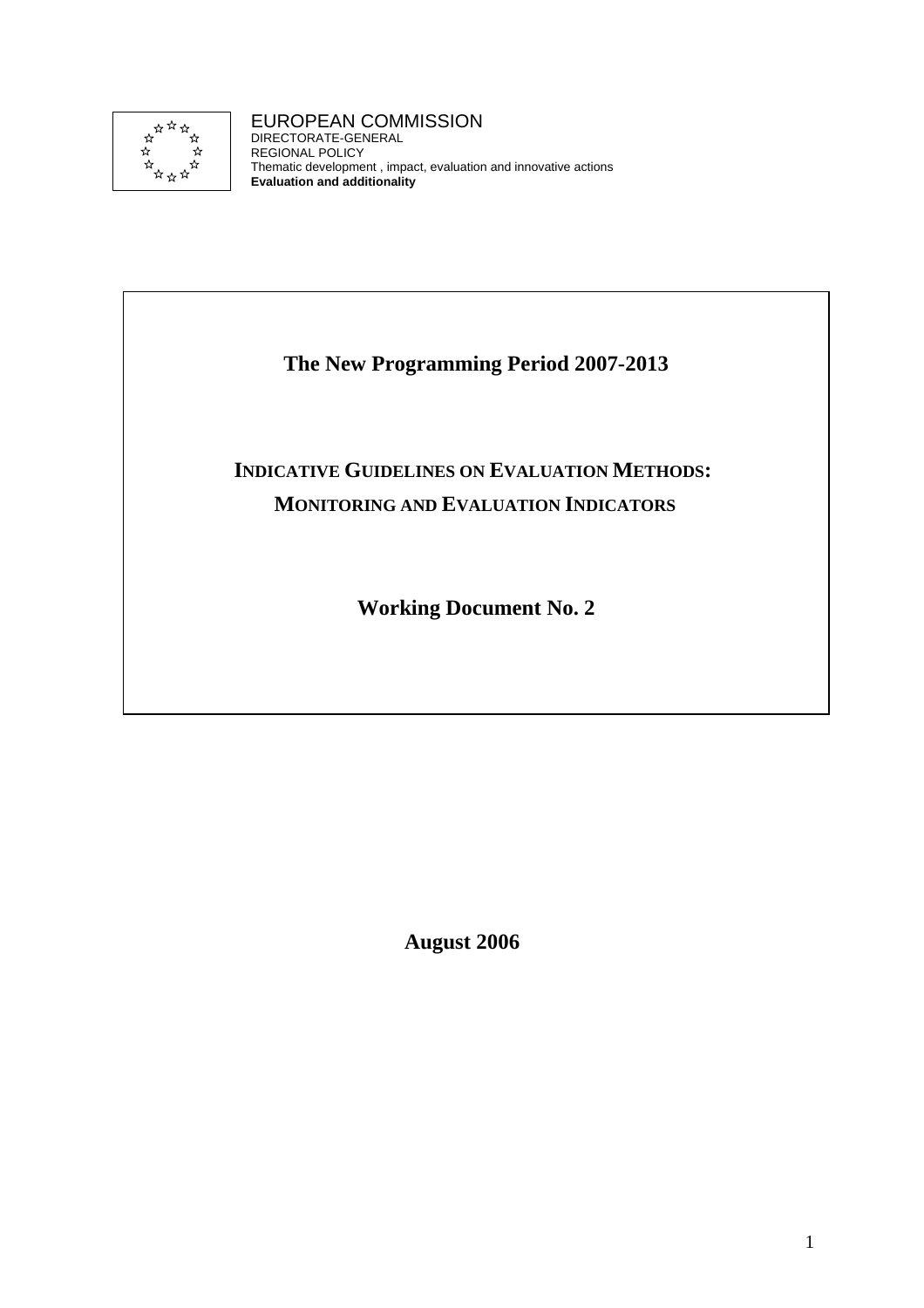# **Table of contents**

| 1.               |                                                                                             |  |  |  |  |  |
|------------------|---------------------------------------------------------------------------------------------|--|--|--|--|--|
|                  | 1.1.                                                                                        |  |  |  |  |  |
|                  | 1.2.                                                                                        |  |  |  |  |  |
|                  | 1.2.1.                                                                                      |  |  |  |  |  |
|                  | 1.2.2.                                                                                      |  |  |  |  |  |
|                  | 1.2.3.                                                                                      |  |  |  |  |  |
|                  | 1.2.4.                                                                                      |  |  |  |  |  |
|                  | 1.2.5.                                                                                      |  |  |  |  |  |
| 2.               | THE CONCEPTUAL FRAMEWORK, PROGRAMME AND CONTEXT INDICATORS  5                               |  |  |  |  |  |
|                  | 2.1.                                                                                        |  |  |  |  |  |
|                  | 2.2.                                                                                        |  |  |  |  |  |
|                  | STRUCTURAL FUND INTERVENTIONS AS COMPLEX DEVELOPMENT PROGRAMMES WITH DIFFERENT<br>2.3.      |  |  |  |  |  |
|                  |                                                                                             |  |  |  |  |  |
| 3.               |                                                                                             |  |  |  |  |  |
|                  | 3.1.                                                                                        |  |  |  |  |  |
|                  | 3.2.                                                                                        |  |  |  |  |  |
|                  | 3.3.                                                                                        |  |  |  |  |  |
| $\overline{4}$ . |                                                                                             |  |  |  |  |  |
|                  | 4.1.                                                                                        |  |  |  |  |  |
|                  | 4.2.                                                                                        |  |  |  |  |  |
|                  | 4.3.                                                                                        |  |  |  |  |  |
|                  | 4.3.1.                                                                                      |  |  |  |  |  |
|                  | 4.3.2.                                                                                      |  |  |  |  |  |
|                  | 4.4.                                                                                        |  |  |  |  |  |
|                  | 4.4.1.                                                                                      |  |  |  |  |  |
|                  | 4.5.                                                                                        |  |  |  |  |  |
|                  | 4.6.<br>CHECKLISTS - WHAT SHOULD BE INCLUDED IN OPERATIONAL PROGRAMMES AND NATIONAL<br>4.7. |  |  |  |  |  |
|                  |                                                                                             |  |  |  |  |  |
|                  |                                                                                             |  |  |  |  |  |
| 5.               |                                                                                             |  |  |  |  |  |
|                  | 5.1.                                                                                        |  |  |  |  |  |
|                  | BREAKDOWN OF DATA BY GENDER AND BY SIZE OF RECIPIENT UNDERTAKINGS  19<br>5.2.               |  |  |  |  |  |
|                  | 5.3.                                                                                        |  |  |  |  |  |
| 6.               | USING THE INDICATOR SYSTEMS DURING THE PROGRAMME LIFECYCLE  20                              |  |  |  |  |  |
|                  | 6.1.                                                                                        |  |  |  |  |  |
|                  | 6.1.1.                                                                                      |  |  |  |  |  |
|                  | 6.1.2.                                                                                      |  |  |  |  |  |
|                  | 6.1.3.                                                                                      |  |  |  |  |  |
|                  | 6.1.4.<br>6.1.5.                                                                            |  |  |  |  |  |
|                  | 6.1.6.                                                                                      |  |  |  |  |  |
|                  | 6.1.7.                                                                                      |  |  |  |  |  |
|                  | 6.2.                                                                                        |  |  |  |  |  |
|                  | 6.2.1.                                                                                      |  |  |  |  |  |
|                  | 6.2.2.                                                                                      |  |  |  |  |  |
|                  | 6.2.3.                                                                                      |  |  |  |  |  |
|                  | 6.3.                                                                                        |  |  |  |  |  |
|                  | 6.4.                                                                                        |  |  |  |  |  |
|                  |                                                                                             |  |  |  |  |  |
|                  | ANNEX II: CORE INDICATORS AND MONITORING ARRANGEMENTS FOR ESF CO-FINANCED                   |  |  |  |  |  |
|                  |                                                                                             |  |  |  |  |  |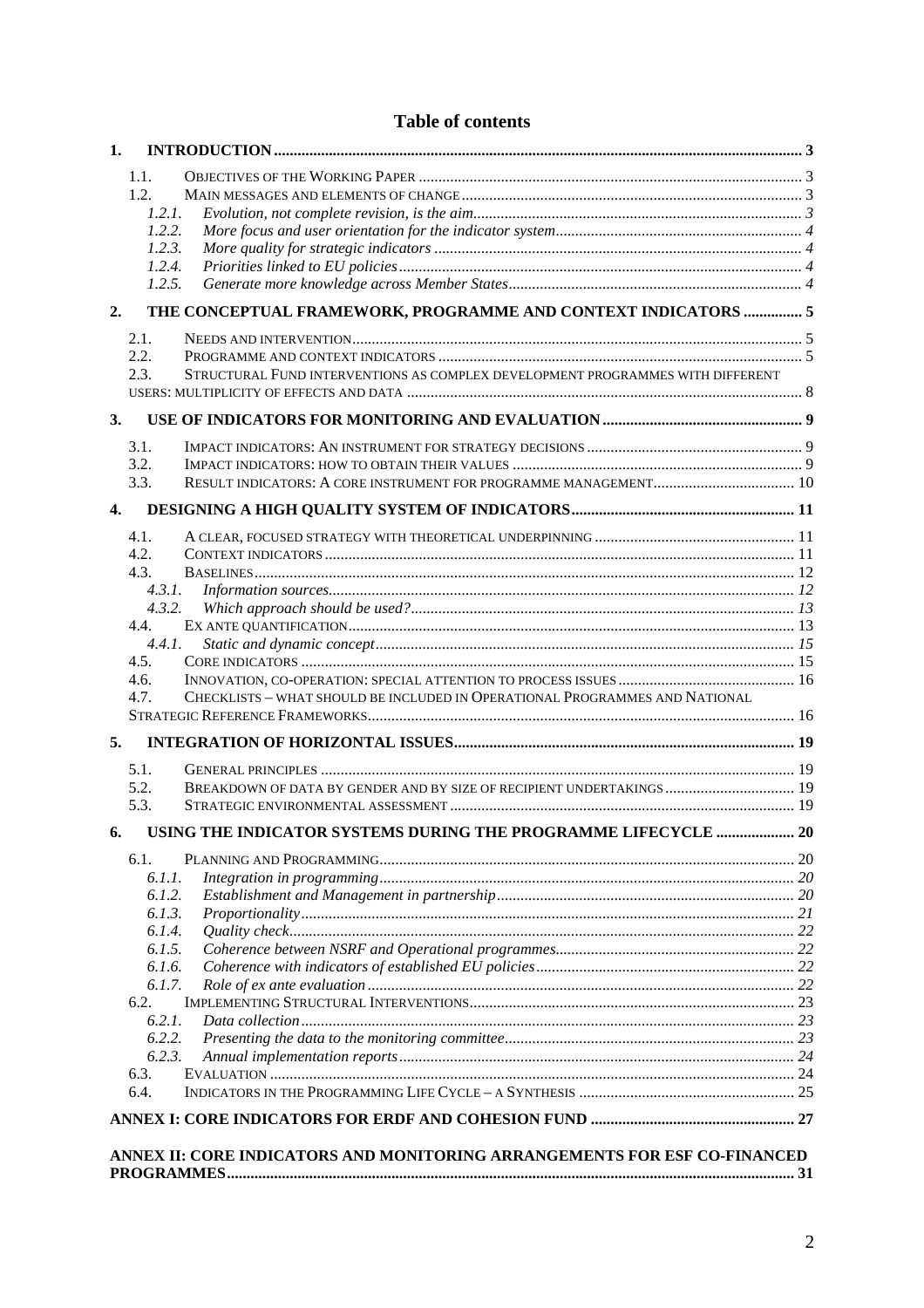# <span id="page-2-1"></span><span id="page-2-0"></span>**1. INTRODUCTION**

# **1.1. Objectives of the Working Paper**

This working paper has two major objectives: First, it provides an introduction into the methodology of indicator systems as a management instrument in the framework of Structural and Cohesion Fund programmes; and, second, it provides practical guidance for the authorities and stakeholders in Member States that are responsible for Structural and Cohesion Fund programmes, in particular for the creation of an indicator system as required by the General Regulation on Structural Funds.

The methods and approaches presented in this working paper are of an indicative nature; they need to be applied in a creative manner for each specific programme. The working paper should be understood as an invitation for a common development and further improvement of indicators in Structural and Cohesion Fund programmes.

As guidance, the working paper is meant to indicate what a Member State should include in an Operational Programme, that will be adopted by the European Commission. As a methodological paper, the working paper can and should be applied also to those levels that do not find a description in an Operational Programme, *id est* for the "measure" and project level.

Indicators in the understanding of this working paper are just one of several instruments used in the context of monitoring and evaluation. They should help Member States and the Commission to move to more results-driven public management.

The working paper covers both ERDF and ESF interventions as well as – for the first time – the Cohesion Fund. The annexes specify some specific arrangements for the different Funds.

The working paper consists of three major parts. Chapters 2 and 3 present how indicators fit into the overall programming cycle of Cohesion Policy interventions and the context of monitoring and evaluation and provide some fundamental definitions. A second part (chapters 4 and 5) discusses how the quality of indicator systems can be improved. Chapter 6, finally, is focused on selected questions linked to the establishment of an indicator system within the process of programming and implementation.

## <span id="page-2-2"></span>**1.2. Main messages and elements of change**

#### *1.2.1. Evolution, not complete revision, is the aim*

<span id="page-2-3"></span>The use of indicators for monitoring and evaluation in the framework of Structural Funds became established practice in the mid 1990s. The Commission's 1999 working paper on indicators for monitoring and evaluation contributed to the clarification of the terminology used and provided a frame of reference. The 2000-2006 programming period brought about substantial progress in the systematic application for all Structural Funds programmes. The indicator systems performed better, contributing to more effective programme management.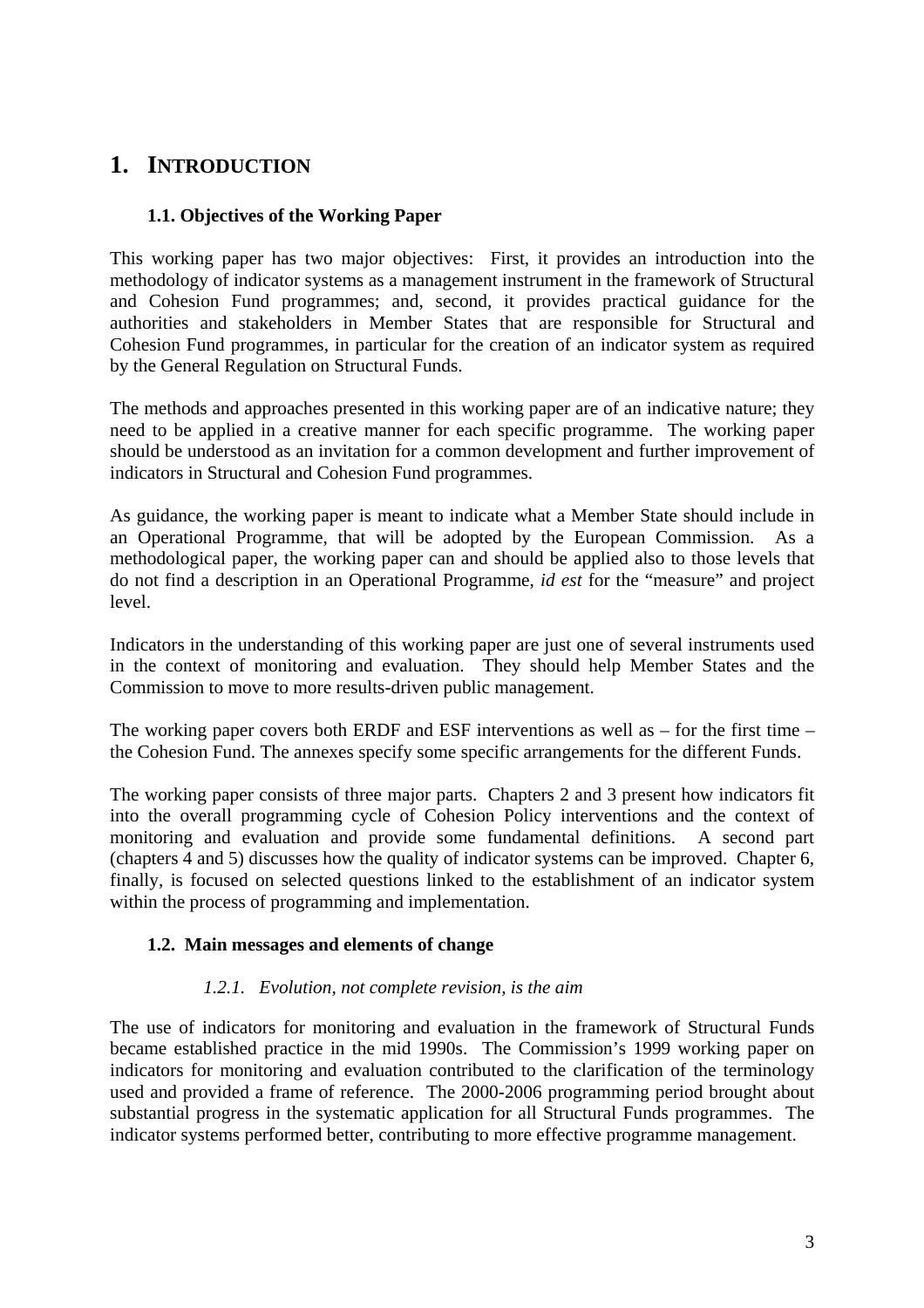The main elements of the methodology as presented in the 1999 working paper proved to be appropriate in the current programming period. The challenge for the 2007-2013 programming period is to improve and better communicate the main ideas, not to revise them completely.

## *1.2.2. More focus and user orientation for the indicator system*

<span id="page-3-0"></span>In the 2000-2006 programming period Structural Fund programmes made significant progress in the coverage and quality of their indicator systems. On the other hand, some systems had a tendency to become overly complex and were insufficiently driven by the needs of the users. The objective for the 2007-2013 programming period should be to establish systems of indicators with a clear orientation towards users at different levels, eliminating unused ballast and improving the remaining indicators. In designing such systems, more attention should be paid to the different uses of indicators during the processes of monitoring on the one hand and evaluation on the other.

# *1.2.3. More quality for strategic indicators*

<span id="page-3-1"></span>In the 2007-2013 programming period Member States and the Commission will give their partnership a more strategic character. This means that Structural Fund Programmes fix only longer term global objectives – programmes and their priorities - which consequently are transformed by the Member States into more operational, shorter terms objectives that take into account a constantly changing socio-economic environment. The experience from the 2000-2006 generation of Structural Funds proves that a higher quality of quantification and measurement of result indicators in particular is a *conditio sine qua non* for this goal.

<span id="page-3-2"></span>A more strategic approach in the programming documents creates additional challenges for accountability.

## *1.2.4. Priorities linked to EC policies*

The more strategic character of programming period 2007-2013 is also based on a reinforced link between Structural Funds Programmes and the major EC policies, such as Sustainable development and the Lisbon strategy, as expressed in the Community Strategic Guidelines. Indicator systems should aim to reflect those links, taking account of the indicators used for reporting or for setting targets in the policy cycle of these strategies, as for example those of the European Employment Strategy.

## *1.2.5. Generate more knowledge across Member States*

<span id="page-3-3"></span>Due to a lack of comparable indicators, it has proved difficult up to now to provide quantified information of a good quality across Structural Fund programmes on many politically important issues, e.g., on the number of SME supported or jobs created, or to compare the performance of different programmes. For this reason, the working paper advocates a broader use of the concept of core indicators, generating more comparable information across programmes.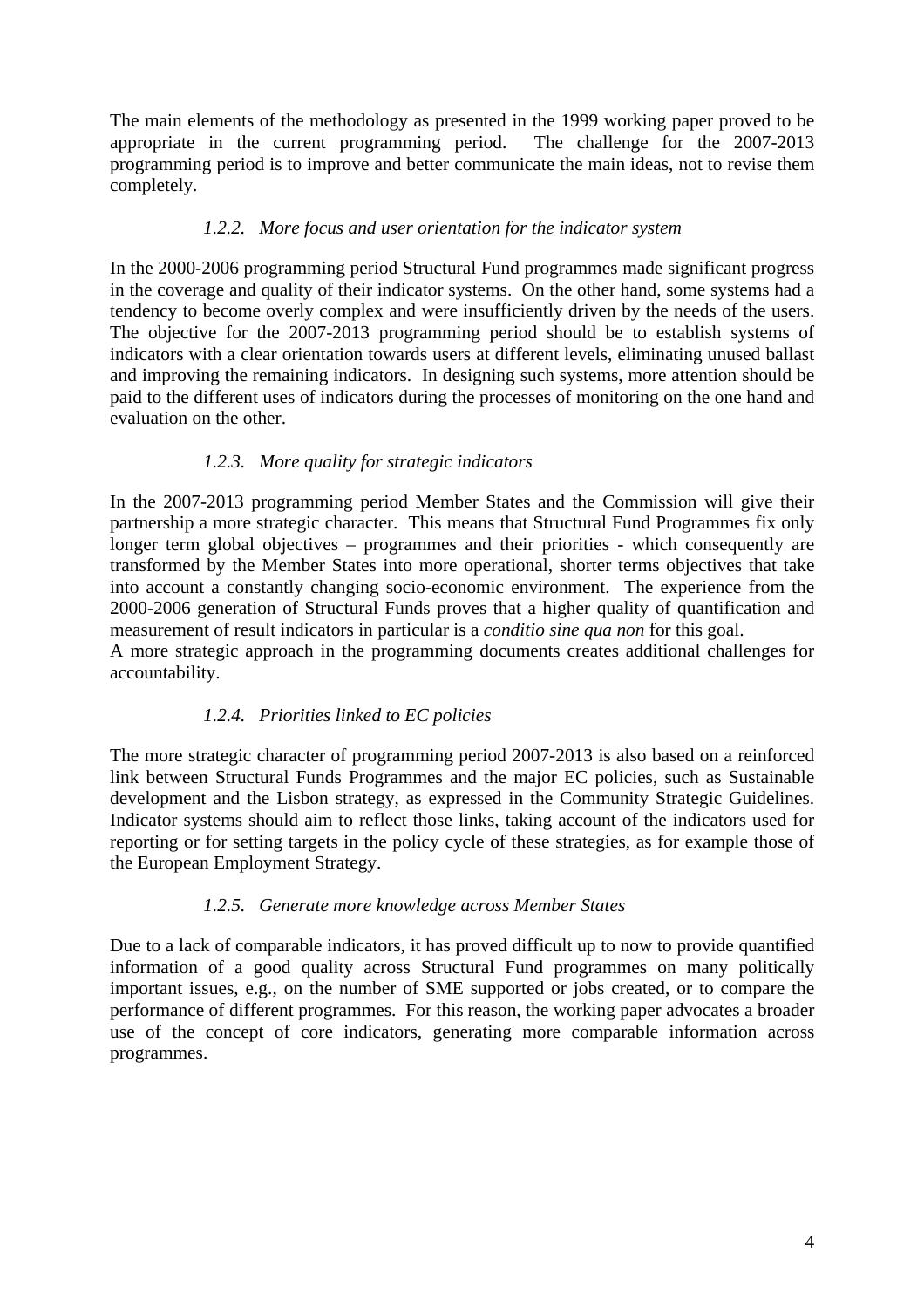# <span id="page-4-0"></span>**2. THE CONCEPTUAL FRAMEWORK, PROGRAMME AND CONTEXT INDICATORS**

## **2.1. Needs and intervention**

<span id="page-4-1"></span>The starting point of each public financial intervention is an analysis of the socio-economic and environmental reality with an identification of problems or **needs**. Such needs can be measured in financial and physical terms.

The next step is the consideration of whether or not a publicly financed socio-economic development programme (a financial input) is an appropriate instrument to address such needs. The underlying – often economic – explanatory model defines which specific **instrument** is to be used to achieve the **objective**.

If a decision in favour of an intervention has been taken, the question arises, to what degree a certain budget will deliver the objective under consideration (or: how much money is needed to achieve a defined objective?).

Two additional important points should to be taken into account. First, socio-economic phenomena in most cases are influenced by multiple factors, by a multifaceted **context**, the public intervention being just one of the factors. Second, public interventions can have unintended consequences, both positive or negative, in addition to the intended effects. The following table presents this idea in a simplified manner. It shows that the explanatory power of the analysis of only Structural Fund interventions vis-à-vis certain realities can be limited.

| Table 2.1: Intended and Unintended Effects |
|--------------------------------------------|
|                                            |

| <b>Intervention</b> | Other policies and factors |  |
|---------------------|----------------------------|--|
| Intended effects    | Intended effects           |  |
| Unintended effects  | Unintended effects         |  |

## **2.2. Context and Programme indicators**

<span id="page-4-2"></span>While **context indicators** provide quantified information on the socio-economic and environmental situation and can express identified needs in quantitative terms, **programme indicators**, on the other hand, relate to the effects of the intervention. They gauge the extent to which the (intended) effects of a programme are expected to change the socio-economic reality or the behaviour of socio-economic actors, expressing in this way the quantified objective of the intervention.

## **Definition: What is an indicator?**

An indicator can be defined as the measurement of an objective to be met, a resource mobilised, an effect obtained, a gauge of quality or a context variable.

An indicator should be made up by a definition, a value and a measurement unit.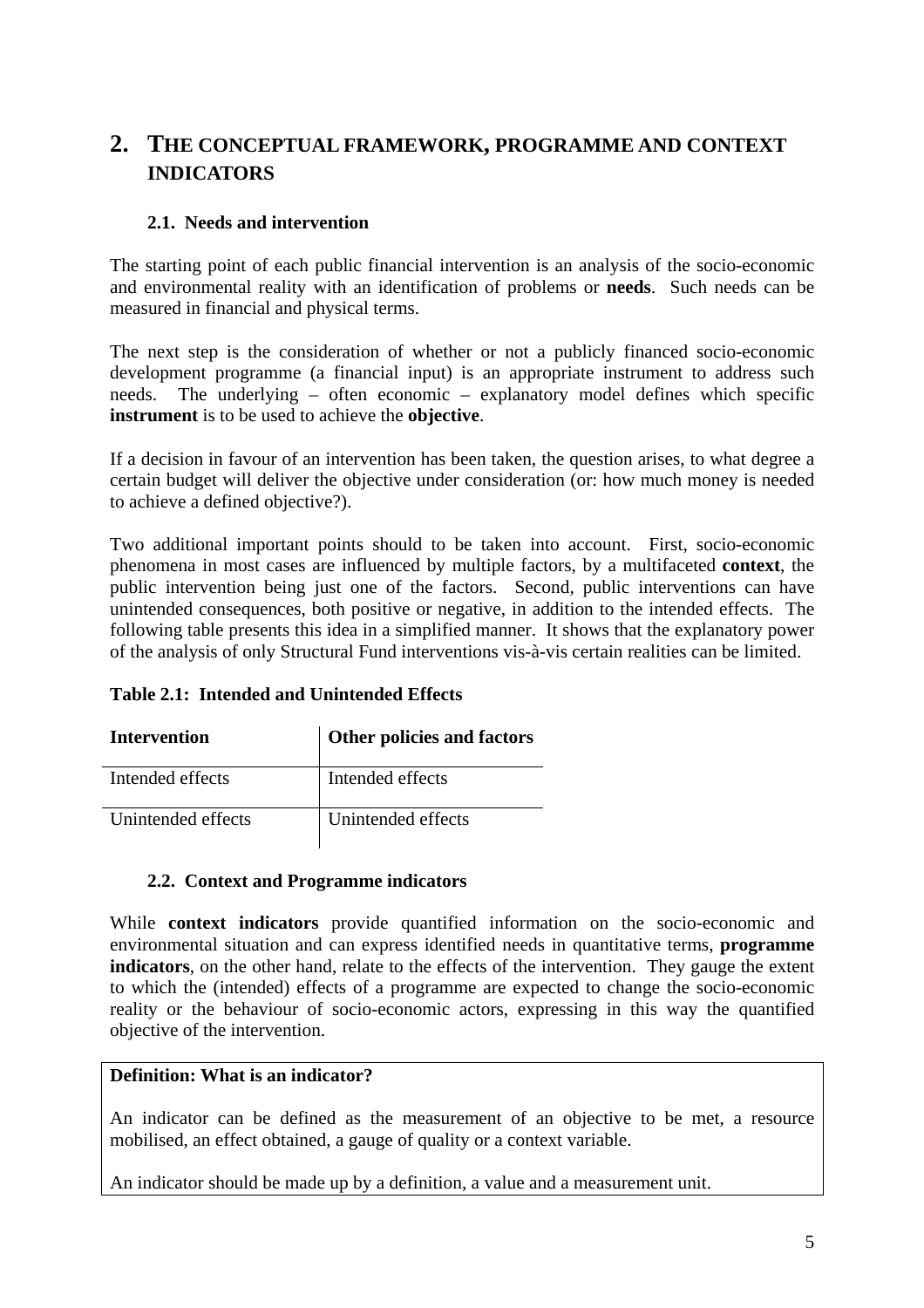Seen from a bottom-up perspective, the public financial intervention – the **input** - in the first instance produces some (physical) **outputs**, which are the direct result of a certain **operation**, e.g., kilometres of a railroad constructed or consultancy services provided to enterprises. The respective beneficiaries will obtain through these outputs some advantages, such as reduced travelling time or acquired new knowledge in the examples given. These effects are called **results**. Usually an intervention will affect not only final beneficiaries, but through them cause more changes in the socio-economic or natural environment. Such effects, such as, for instance, a higher GDP are called **impacts**. As shown in table 2.1, impacts can be intended and unintended.

#### **Definition: input, output, result and impact indicators**

**Resource or input indicators** refer to the budget allocated to each level of the assistance.

**Financial** indicators are used to monitor progress in terms of the (annual) commitment and payment of the funds available for any operation, measure or programme in relation to its eligible cost.

**Output** indicators relate to activity. They are measured in physical or monetary units (e.g., length of railroad constructed, number of firms financially supported, etc.).

**Result** indicators relate to the direct and immediate effect on direct beneficiaries brought about by a programme. They provide information on changes to, for example, the behaviour, capacity or performance of beneficiaries. Such indicators can be of a physical (reduction in journey times, number of successful trainees, number of roads accidents, etc.) or financial (leverage of private sector resources, decrease in transportation cost, etc.) nature.

**Impact** indicators refer to the consequences of the programme beyond the immediate effects. Two concepts of impact can be defined:

**Specific** impacts are those effects occurring after a certain lapse of time but which are, nonetheless, directly linked to the action taken and the direct beneficiaries.

 **Global** impacts are longer-term effects affecting a wider population.

The following figures illustrate the intervention logic and the terminology used.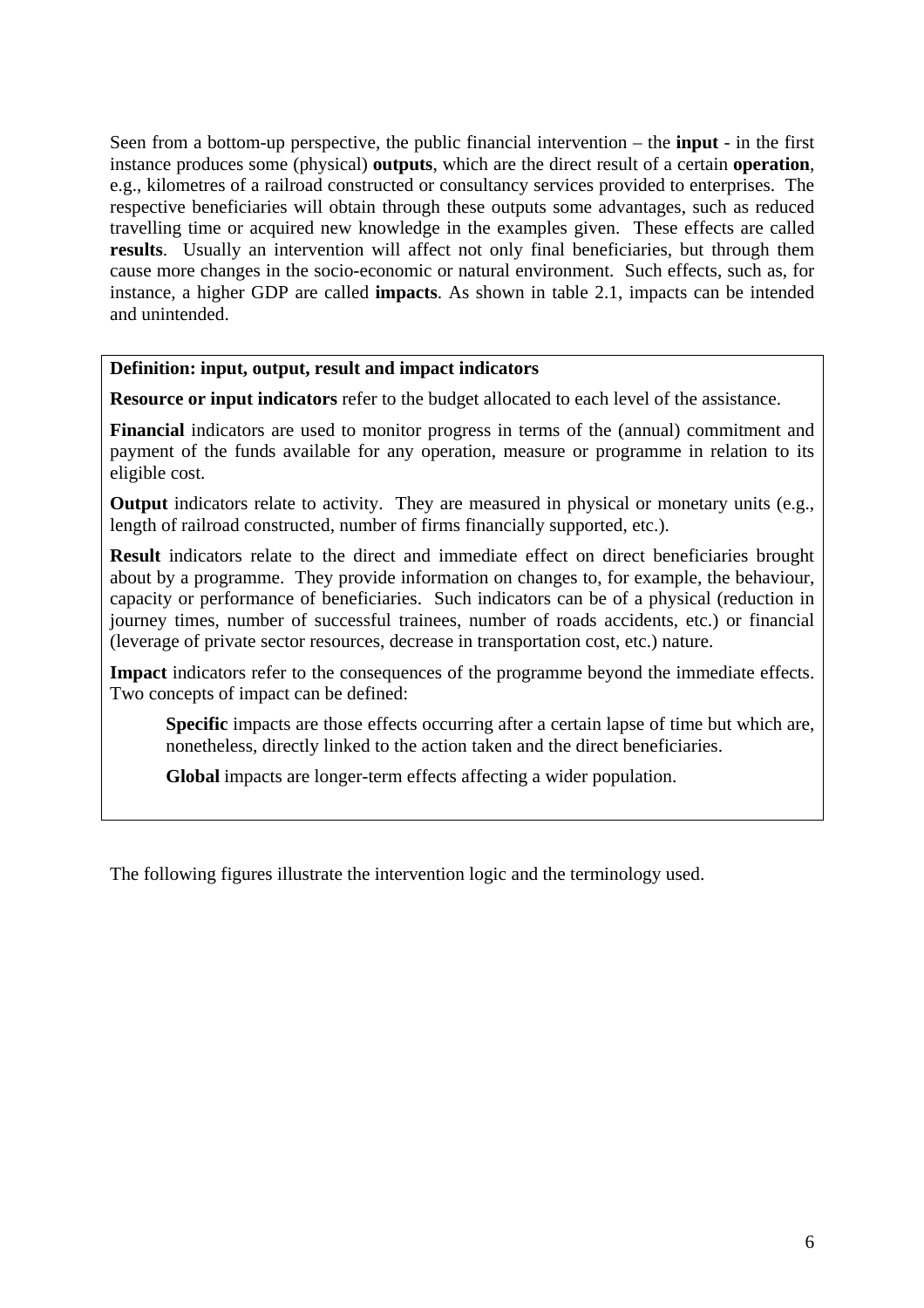



**Figure 2.2 b: The programme and its environment** 



The design and implementation of Structural Funds and Cohesion Fund programmes need the commitment and work of a multitude of stakeholders. This process does not only deliver (intended and unintended) outputs, results and impacts of a programme, as illustrated above, but influences and changes the knowledge, working methods, social competences, etc., of the stakeholders themselves. In some contexts, particularly in relation to establishing indicators for innovation, co-operation, RTD, etc., it can be helpful to pay special attention to these process aspects and use them for monitoring and evaluation (see chapter 4.6).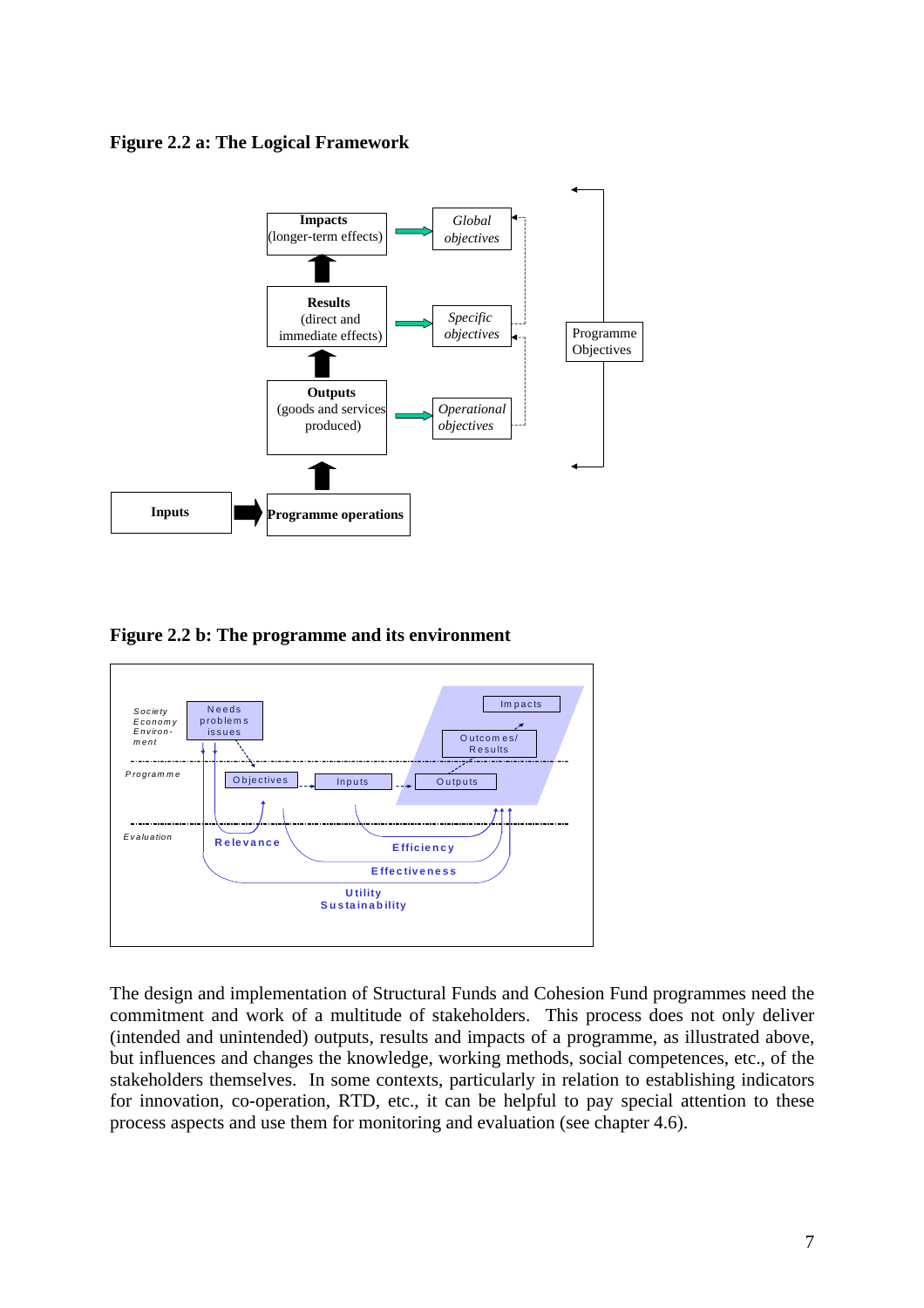## **2.3. Structural Fund interventions as complex development programmes with different users: multiplicity of effects and data**

<span id="page-7-0"></span>Structural Fund programmes usually set themselves comprehensive objectives that touch upon many factors contributing to growth and social and economic cohesion. Consequently, from a top down perspective the programmes include a relatively wide range of instruments, expressed in the form of priorities. Member States transform specific priorities into several actions (measures). The implementation of programmes involves different administrative levels and other stakeholders, such as socio-economic partners, implementation agencies, managing authorities, Member States and the European Commission. These actors have different roles and different information needs. In designing the monitoring and indicator system there should be a clear understanding of who needs what information and when, as illustrated in the following example.

An **implementation agency** first of all is interested in a broad set of information concerning the measure it is responsible for. The agency has to keep under control the physical execution of projects and the measure as a whole and might find it useful to use physical output indicators for this purpose along with financial indicators. In addition, the implementation agency is likely to be interested to complete the picture on the other outcomes of the projects as reflected by result and impact indicators.

The **managing authority** of the programme is likely to need less detailed information about this specific measure and very little information about individual projects. The question of the information needed for the managing authority should be asked from a top-down perspective, defined by the objective of the respective programme priority. The appropriate indicator type here could be result and impact indicators. The managing authority could be interested in output indicators for other reasons, e.g., for the measurement of efficiency (unit costs) of different implementing agencies.

The main interest of the **European Commission** lies at the programme and priority level, i.e., the respective result and impact indicators. Some output indicators (which are relatively easily to aggregate across different programmes) can supplement this information.

In establishing the indicator system of a programme it is necessary to keep in mind that each intervention delivers a diversity of data and effects. The challenge is to select and to record data that is relevant for the users at the different levels or, in other words, not all available information should be recorded and transmitted to every level.

After consideration of programme and context indicators we turn our attention to the implications of the use of indicators in monitoring and evaluation on the design of an indicator system.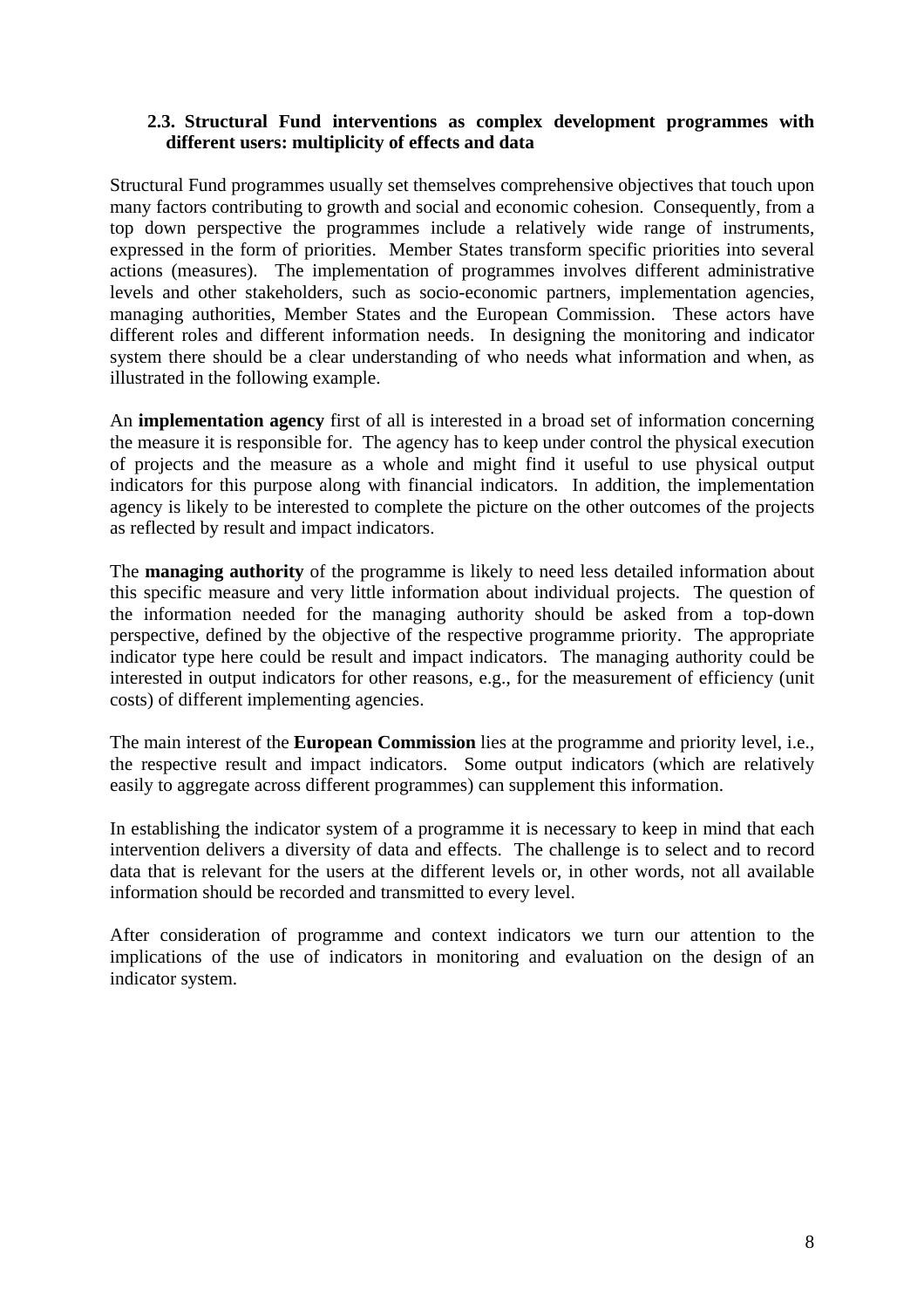# <span id="page-8-0"></span>**3. USE OF INDICATORS FOR MONITORING AND EVALUATION**

Monitoring and evaluation are two closely linked concepts. Nevertheless, one should be clear about their different objectives and functions in order to design a successful indicator system.

**Monitoring** is essentially the checking of outturns against expectations. It is generally relatively easy to monitor the values for output and - with some more effort required - result indicators.

**Evaluation** involves interrogating information from monitoring and other sources to find out and explain the effects of the interventions. Evaluators use the data delivered by the monitoring system, including output and result indicators. But the most important instrument used here is an impact indicator. Impact indicators move away in time from the action (specific impact indicators) or from the direct beneficiary (global impact indicators). The move in time and link with the direct beneficiary often will make it impossible to create impact data as easily and reliably as values for output and result indicators. Consequently, it is necessary to decide in the process of programme elaboration which indicators can be gathered from monitoring and which need inputs from evaluation.

#### 3.1. Impact indicators: An instrument for strategy decisions<sup>1</sup>

<span id="page-8-1"></span>Impact indicators should play a decisive role at certain stages of the programming cycle: the ex ante quantification of impacts is an instrument for the strategic orientation of a programme during its planning phase; and only the impacts of a programme found ex post allow a final judgement to be made on the success or failure of a programme. It should be recognised however, that some impacts will only be measurable after a certain time of programme implementation, e.g. after 3 or 4 years.

#### **3.2. Impact indicators: how to obtain their values**

<span id="page-8-2"></span>As explained above, impact indicators by their nature ask for more developed arrangements to obtain meaningful values than is possible for data that can be obtained from the monitoring system. An improvement in the economic situation, for example, might be due to factors external to the programme. In many cases, only evaluations will be capable of delivering reliable information. As this work can demand quite substantial efforts, it is reasonable to define impact indicators only for the most important (e.g., in financial terms) priorities of a given programme.

For the same reason, the Commission advocates a step by step approach. In many cases it may improve the effectiveness of the indicator system to concentrate the limited resources on the establishment of reliable, measurable result indicators of good quality rather than to create impact indicators of questionable value. Such result indicators are a necessary building block for a subsequent development of impact indicators. Both indicator types need a sound explanatory model as their basis. A collection of data without a model explaining the causal chain is not useful, as the establishment and explanation of values would remain an unsolved question.

Such research needs careful planning well in advance, including the necessary financial means. Appropriate techniques could include case studies, surveys, or the use of control

1

<sup>&</sup>lt;sup>1</sup> Impact indicators are not a legal requirement of Regulation (EC)  $1083/2006$ .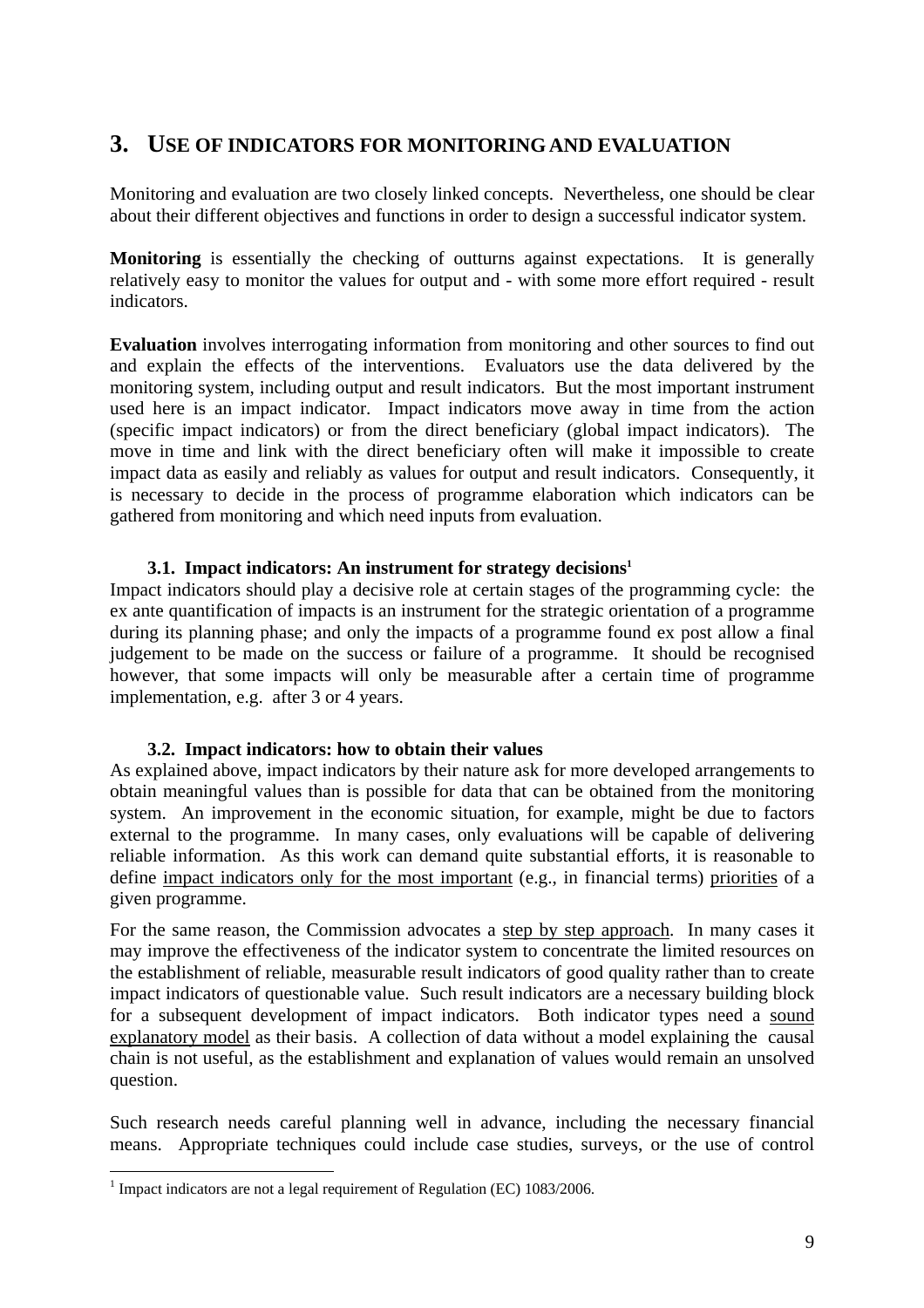groups. Other instruments are sector specific, econometric or macroeconomic models. The Commission emphasises the role of primary research on beneficiaries for the reliable assessment of impacts.

As explained under heading 2.1, some shortcoming are inherent to the logical framework approach as far as unintended effects and the influence of other policies and factors are concerned. An indicator system based on this framework reflects these limitations – an issue that should be borne in mind in evaluations when using impact indicators.

#### **3.3. Result indicators: A core instrument for programme management**

<span id="page-9-0"></span>The ultimate objective of Structural Funds and Cohesion Fund assistance is a certain impact, measured as far as possible by impact indicators. In an ideal world strategic decisions of programme managers such as programme revisions should be based on this type of indicator. The difficulty is that impact indicators by their nature are often available only after a considerable time lag and they often need substantial methodological input in order to be valid. Output indicators, on the other hand, deliver only information about the physical, not the socio-economic, effects of an action. In practical terms this gives a special importance to result indicators for the management of a programme as a whole during the implementation of an intervention.

The Commission wishes to encourage the Member States to concentrate their efforts on the improvement of result indicators, particularly of those that will be used to define the objectives of each priority.

Such efforts should cover all elements contributing to the quality of an indicator: a sound analysis of the context, the understanding of the assumed causal chain, a clear definition, a baseline, a definition of the measurement method and a quantified target. Some result indicators might need additional preparatory work in order to make the needed information available, as described in chapter 3.2 for impact indicators.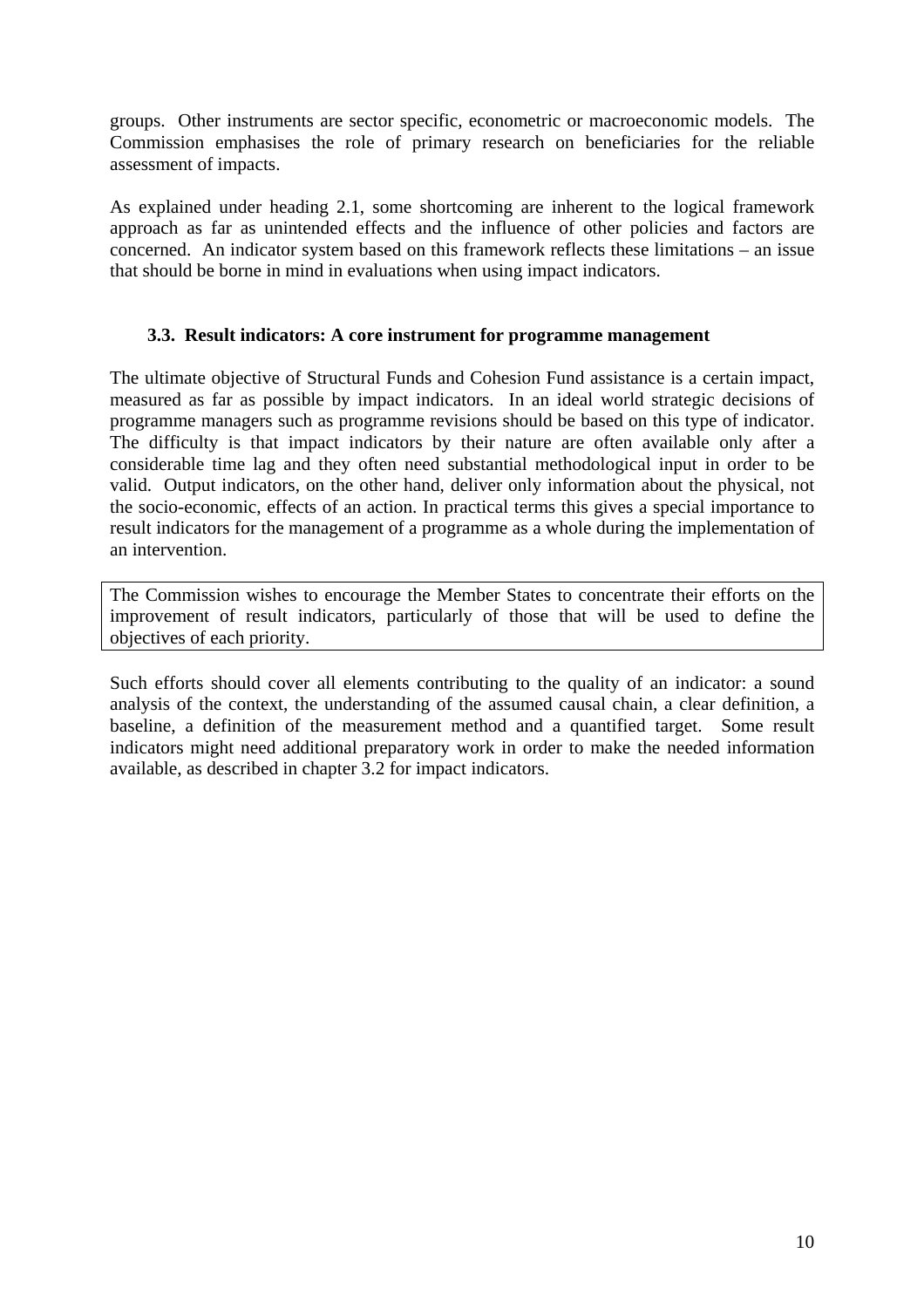# <span id="page-10-0"></span>**4. DESIGNING A HIGH QUALITY SYSTEM OF INDICATORS**

After the definition of the most important types of indicators and the discussion of their use for monitoring and evaluation we turn the attention to some selected issues which are essential for the performance of an indicator system and the quality of individual indicators.

#### **4.1. A clear, focused strategy with theoretical underpinning**

<span id="page-10-1"></span>A first issue that programming authorities should keep in mind is that a programme that is concentrated on a limited number of priorities is likely to generate a higher impact in the selected areas and can be reflected in a limited set of indicators.

Secondly, the quality of an indicator system depends directly on the clear understanding of the intervention logic of a programme, i.e., the link between measures<sup>2</sup>, priorities and the programme level. Every priority should make explicit its underlying economic and social rationale – the channels through which a certain intervention is expected to affect socioeconomic development.

As an example, what is the mechanism through which capital grants are supposed to enhance the competitiveness of enterprises? The answer to this question will guide the selection of the appropriate indicators. Indicators in this context should be seen as an instrument that helps to clarify the content of measures and priorities: Difficulties in identifying an appropriate indicator are very often the expression of an insufficiently understood action. One of the conclusions should be to develop indicators within the discussion on the action in general, not to "add" indicators when the discussion has been finished.

## **4.2. Context indicators**

1

<span id="page-10-2"></span>Article 37 of the General Regulation provides that programmes contain an analysis of the situation in terms of strengths and weaknesses for the regions or policy domain concerned. Context indicators reflect this stipulation and should form part of the programming process.

Each programming document has an individual overall objective and the analysis will be adapted to this objective. To provide a socio-economic analysis means not simply to describe somehow with a maximum of data the situation in a certain area, but to present the driving forces behind the picture and explanatory variables based on economic theory. Such a structuring effort is necessary to focus the analysis, to have available criteria to differentiate between essential and secondary phenomena. When selecting context indicators, Member States should take account of indicators already used by such policy frameworks as the National Reform Programmes for the Lisbon Strategy and the National Action Plan for Inclusion. Consistency should be ensured whenever appropriate.

Context indicators should reflect the structure of the socio-economic analysis of a programme, especially its SWOT analysis. They are relevant in order to assess regional needs through a socio-economic analysis of a country or region concerned, and in order to monitor the evolving general context of a programme.

<sup>&</sup>lt;sup>2</sup> Measures are not anymore part of the Operational Programmes in the programming period  $2007 - 2013$ .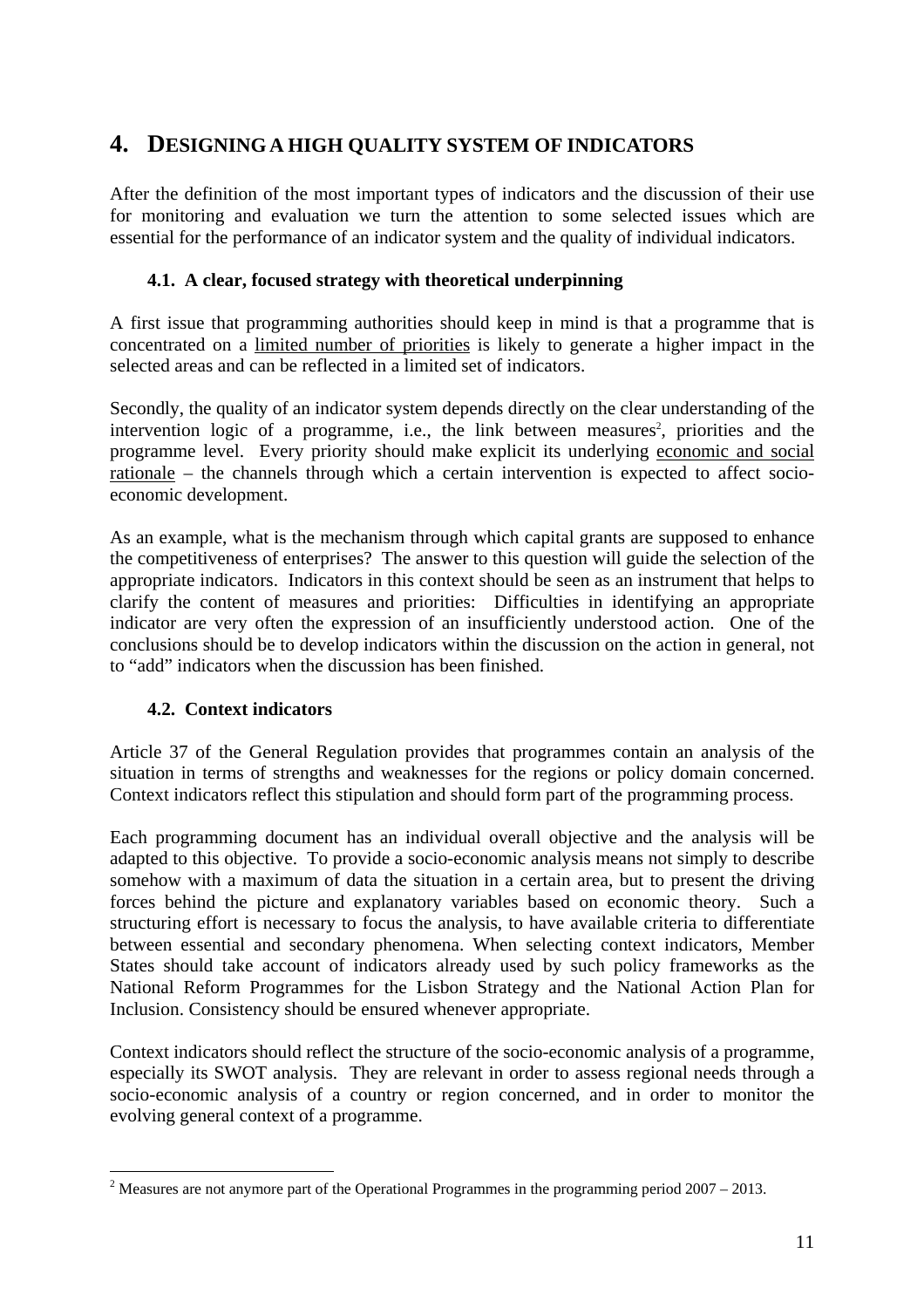Context indicators should be updated in annual reports and used when the programme strategy is evaluated. They are a means to carry out systematic reporting and analysis throughout the lifetime of a programme.

Often official statistics can serve as data source for context indicators. If data is missing for important context indicators, special efforts should be undertaken to obtain the necessary information (e.g., studies, surveys).

As this type of indicator reflects the context of a programme which is not or not directly affected by a Structural Fund Programme, it is evident that programming documents cannot include quantified targets for this type of indicator.

# **4.3. Baselines**

<span id="page-11-0"></span>Baseline data refer to the initial value against which an indicator is subsequently measured. Baseline data are indispensable if programme indicators are to be meaningful because they put the activities of a programme into their context. It is the instrument to understand the relative importance of a Structural Fund intervention in relation to the existing situation, the needs and national policy instruments. For example, if the aim of a measure is to increase the number of SMEs in a region, the most appropriate baseline data are the number of SMEs existing at the start of the programme. Once this information is collected, it will then be possible to conclude, quite specifically, that, say, 20% of the existing businesses in an eligible region benefited from Structural Fund assistance.

In defining baselines one can distinguish two approaches with different information values:

a) *Static concept*: The concept, used for most of indicators in SF programmes, is confined to a simple statement of a value for an indicator at a certain reference point in the past (figure 4.4a). For example: the number of SMEs active in research in a certain year. Some programmes use an even simpler instrument by providing a reference value for activities in the past by the same or a similar instrument. For example: number of SME active in research supported by the programme in a certain year of the past. Even if such a reference value is not a proper "baseline", this instrument can help to understand the planned instrument better by putting it into relation with past activities.

b) *Dynamic concept*: A more demanding definition is the dynamic concept of a baseline (a baseline scenario or counterfactual situation). Here one projects the value of a certain indicator during the programming period (figure 4.4b).

## *4.3.1. Information sources*

<span id="page-11-1"></span>Baseline data in the static concept are gathered primarily from official statistics. Sometimes, however, these sources can be problematic. Typical problems include:

- the non-availability of data at an appropriate geographical level;
- the non-availability of data that is sufficiently disaggregated by sector;
- delays in the publication of data; and
- gaps in official statistics in relation to the requirements of the programme (for example, the distinction between full-time and part-time workers might not feature in official statistics):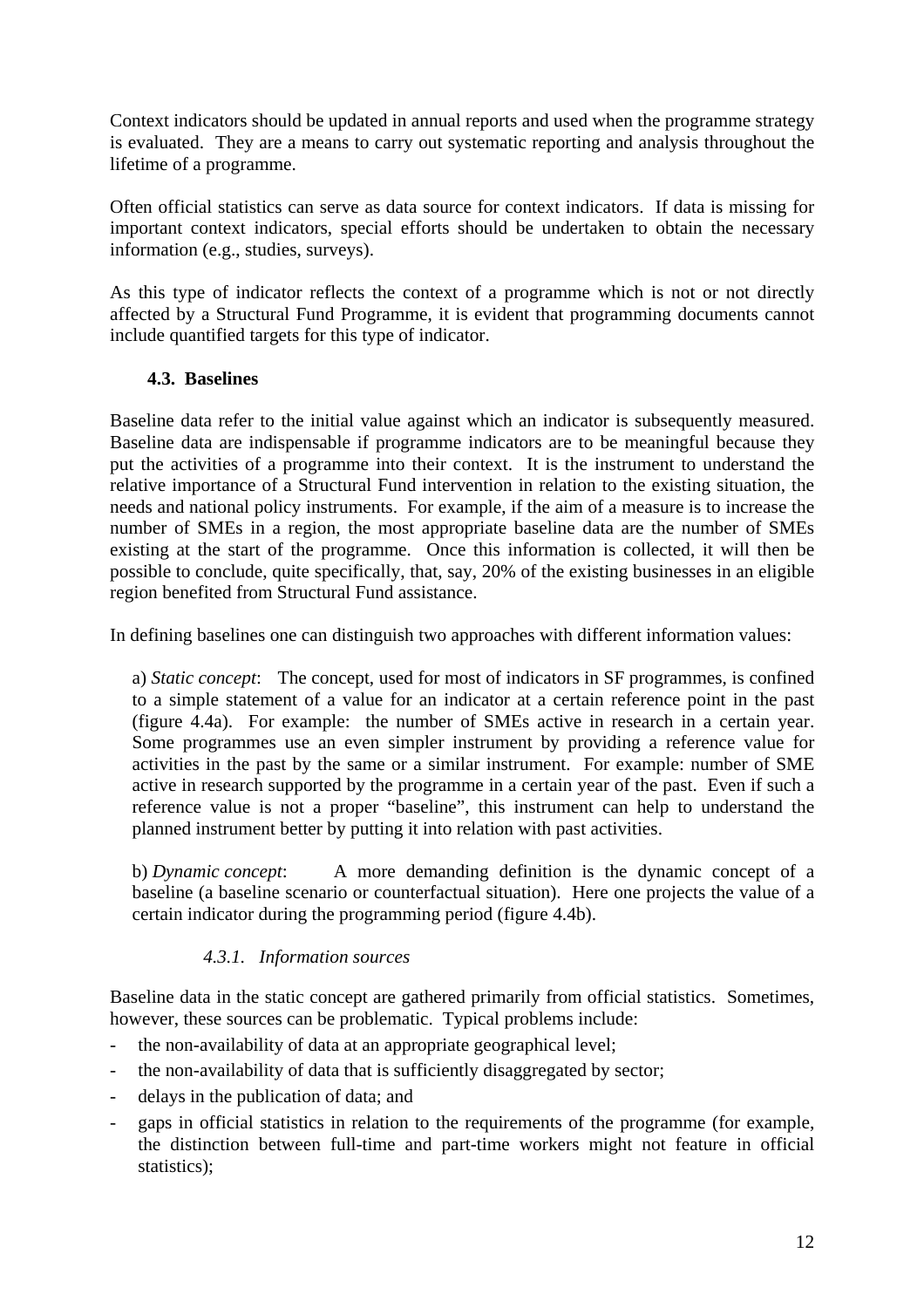In some cases official statistics will need to be supplemented with surveys or, possibly, indirect indicators (for example, SME turnover data can offer some approximation of competitiveness).

The dynamic concept requires the use of a variety of techniques, which can be of very different ambition. An important issue that can be relatively easily integrated is the planned intervention of national public funds. For instance, for many infrastructural priorities this information will be the most important factor determining the counterfactual situation without Structural Funds.

## *4.3.2. Which approach should be used?*

<span id="page-12-0"></span>The decision on the appropriate approach for baseline data (static or dynamic approach, use of reference values) should be done in such a way that

- the most important parts of a programme (in financial and/or strategic terms) use a more developed approach,
- the specific dynamic features of an intervention area are correctly reflected. This means for instance that a region with a developed road network, that is likely to see little change in the future could use the static concept, whereas a region lagging behind undertaking significant efforts by its own and national funds for road construction should use a dynamic concept for the baseline.

<span id="page-12-1"></span>In most cases the static approach will be sufficient for the purposes of a programme.

## **4.4. Ex ante quantification**

One of the most important overall objectives of the programming system for Structural Funds is to facilitate the transition from a primarily input-driven implementation system of socioeconomic development to an results-oriented system. The categories of output, result and impact indicators should be an instrument for this purpose. This consideration explains the important role of ex ante quantification of programme objectives. Ex ante quantification is one of the most demanding exercises in establishing an indicator system. All weaknesses of the system, concerning definitions, data availability and performance of explanatory models manifest themselves in this exercise. In this sense, the quantification of a target for an indicator is a quality check.

Indicators need quantified targets because otherwise the extent to which the original objectives are being met cannot be measured. Inevitably, as with all such forecasting exercises, an element of judgement is required in addition to data processing.

Two first instruments can be used for the quantification of targets: the use of historic time series and the use of reference or benchmark values drawn from prior monitoring and evaluation exercises:

• Time series together with a clear understanding of explanatory factors in an ideal case will stem from the analytical part of the programme and the development of a baseline as described above. The insights gained can serve as basis for an extrapolation, reflecting the intervention of a programme.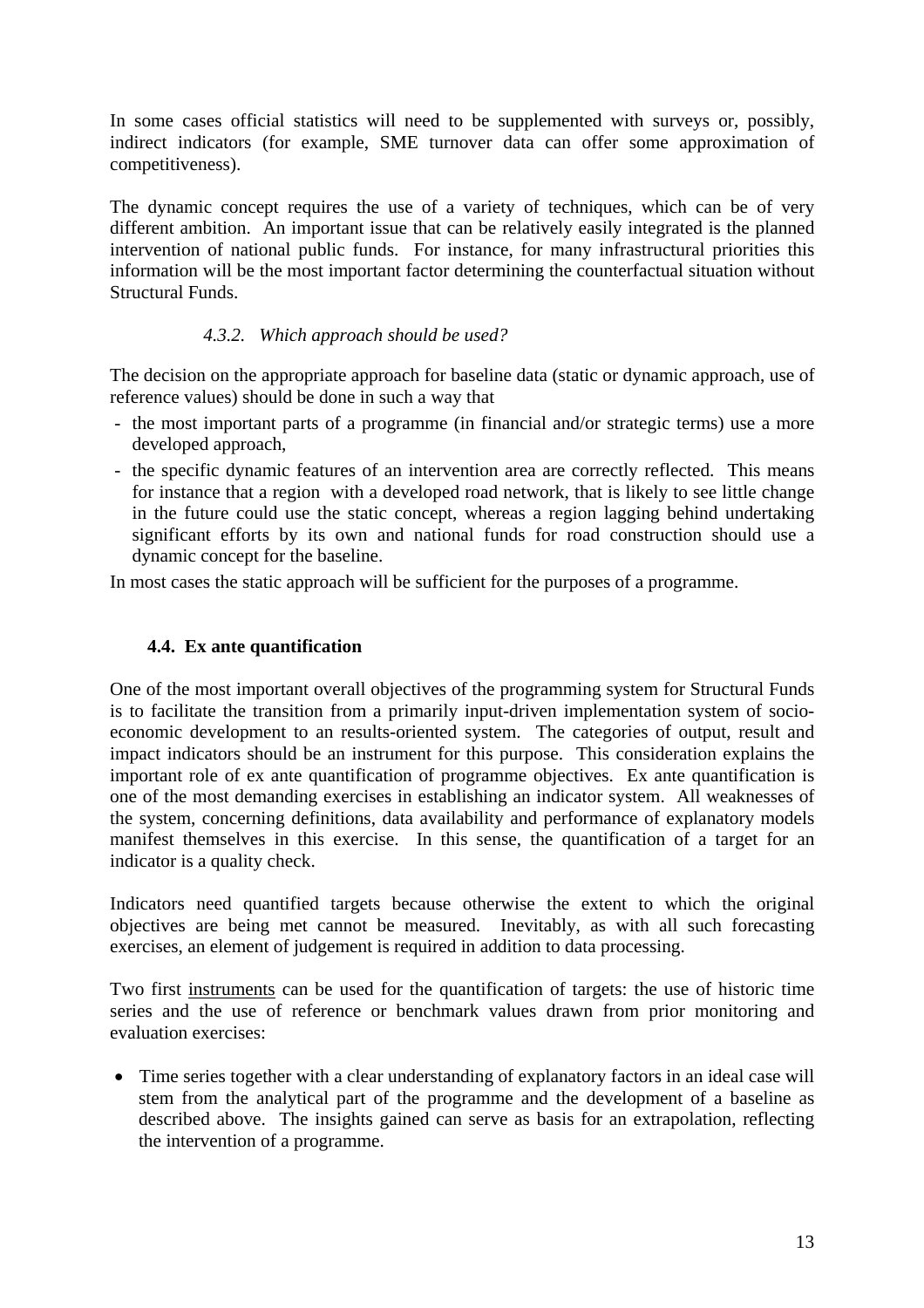• Benchmarks offer a further source of information for quantifying the objectives associated with measures and enable the effectiveness and efficiency of the actions in question to be compared. Such data should be used with caution, as the specific conditions for different programmes may not be the same.

Experience shows that outputs and results are relatively straightforward to quantify in that they are quite close to the 'measure' level. In contrast, impacts must be measured from outside the operational context. They need not, therefore, be particularly visible or obvious and this has adverse consequences in terms of their measurability. In addition, impact is often the cumulative effect of a number of measures and this further complicates analysis. Evaluation can be useful in overcoming such difficulties.

The achievable quality for the quantification of targets at priority and programme level will depend on the quality of the quantification at the measure level (which is not included in the programming document). In this context the Commission recommends that **all outputs should be quantified** at measure level. In a next step, attention should be concentrated on the quantification of **result indicators** for the most important parts of a programme in strategic and financial terms. After that one should move to the quantification of selected impacts.

As mentioned above, the use of forecasting techniques or small sectoral models might be necessary for result and impact indicators. Especially for impact indicators the utility of the quantification depends directly of the quality of the measurement and estimation methods.

If a certain programme uses macro-economic modelling techniques, this should be used in the indicator system. First of all, the model can contribute to the setting of targets at programme level. As far as possible, a consistency check between the data produced by this top down technique and the bottom up system of output, result and impact indicators should take place.

If a managing authority has succeeded in developing reliable result and impact indicators, the quantified targets of the respective lower level (especially output targets) acquire a more instrumental character. The progress in achieving the result or impact target will determine possible changes of more operation-oriented indicators at the respective lower level (first of all the targets for output indicators).

Difficulties in the aggregation of indicators are a typical phenomenon for the priority and programme level. Whereas financial indicators can be aggregated to all levels (measure, priority, programme, national level), physical indicators are more difficult to aggregate, and it is often inappropriate to attempt to do so. There is not necessarily an identity of indicators at two corresponding programme levels. Different actions may contribute to a more general objective at priority level and this more general objective will be reflected by an indicator of more generic nature. For example, a road and a railway construction measure could contribute to the improved accessibility of a region, expressed in a respective impact indicator without reference to the transport mode; or several measures (e.g., training, investment aid) may contribute to the innovative capacity in a given region that would be expressed at priority level by the number of innovations in supported enterprises.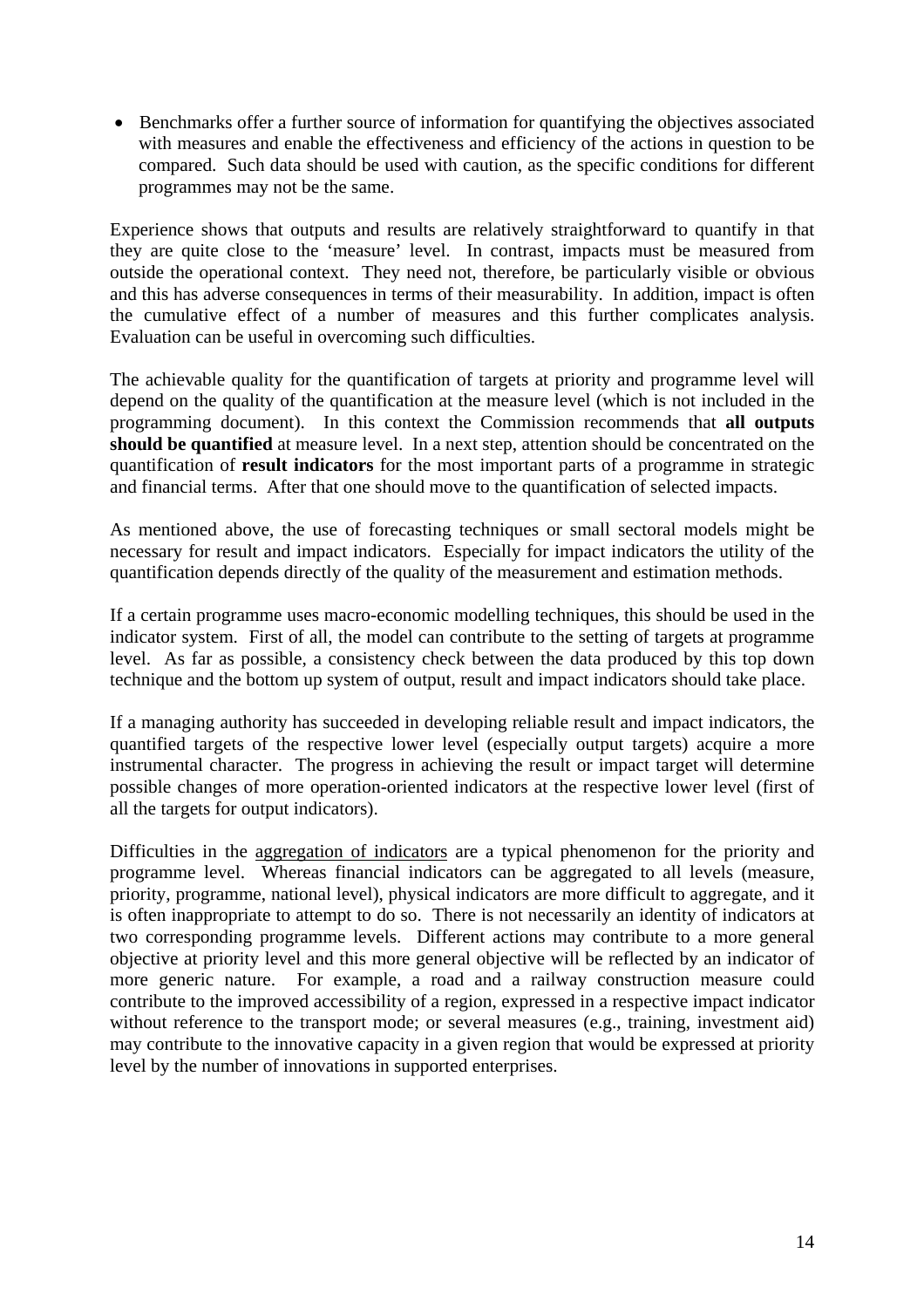#### *4.4.1. Static and dynamic concept*

<span id="page-14-0"></span>In relation to baselines, a distinction can be drawn between a static concept and a dynamic concept for the setting of quantified targets (figures 4.4 a and 4.4 b).



**Figure 4.4 a. Static concept Figure 4.4 b. Dynamic concept** 

## **4.5. Core indicators**

<span id="page-14-1"></span>Programmes can include a large number of indicators, reflecting the wide variety of interventions and users needs.

The Commission, however, also has information needs but these relate to a more limited subset of "core" indicators. We can distinguish two types of core indicators:

a. Core indicators specific for a programme

As already outlined in chapter 3, the general regulation emphasizes the need to describe the objectives of each priority in terms of expected results. They should be explained in a qualitative manner in the programming document. Programme monitoring will pay particular attention to the attainment of those objectives and results. These indicators shall capture the core elements of the expected changes and are, consequently, especially important.

In some cases, these indicators will assume another important function: when they can be derived from more general policy frameworks, such as the Lisbon agenda, they will describe the contribution of structural funds to those policies.

b. Common minimum core indicators

Usually the wide variety of programme indicators is not directly comparable across programmes. Therefore, the Commission wishes to encourage the use of common minimum core indicators where appropriate to the content of programmes.

**Common minimum core indicators** are physical and financial indicators, which can be used to make comparisons or aggregations of data across similar programmes, priorities or measures. The concept can be useful in different contexts: for example, a national authority responsible for the National Strategic Reference Framework could be interested in collecting certain information across different programmes.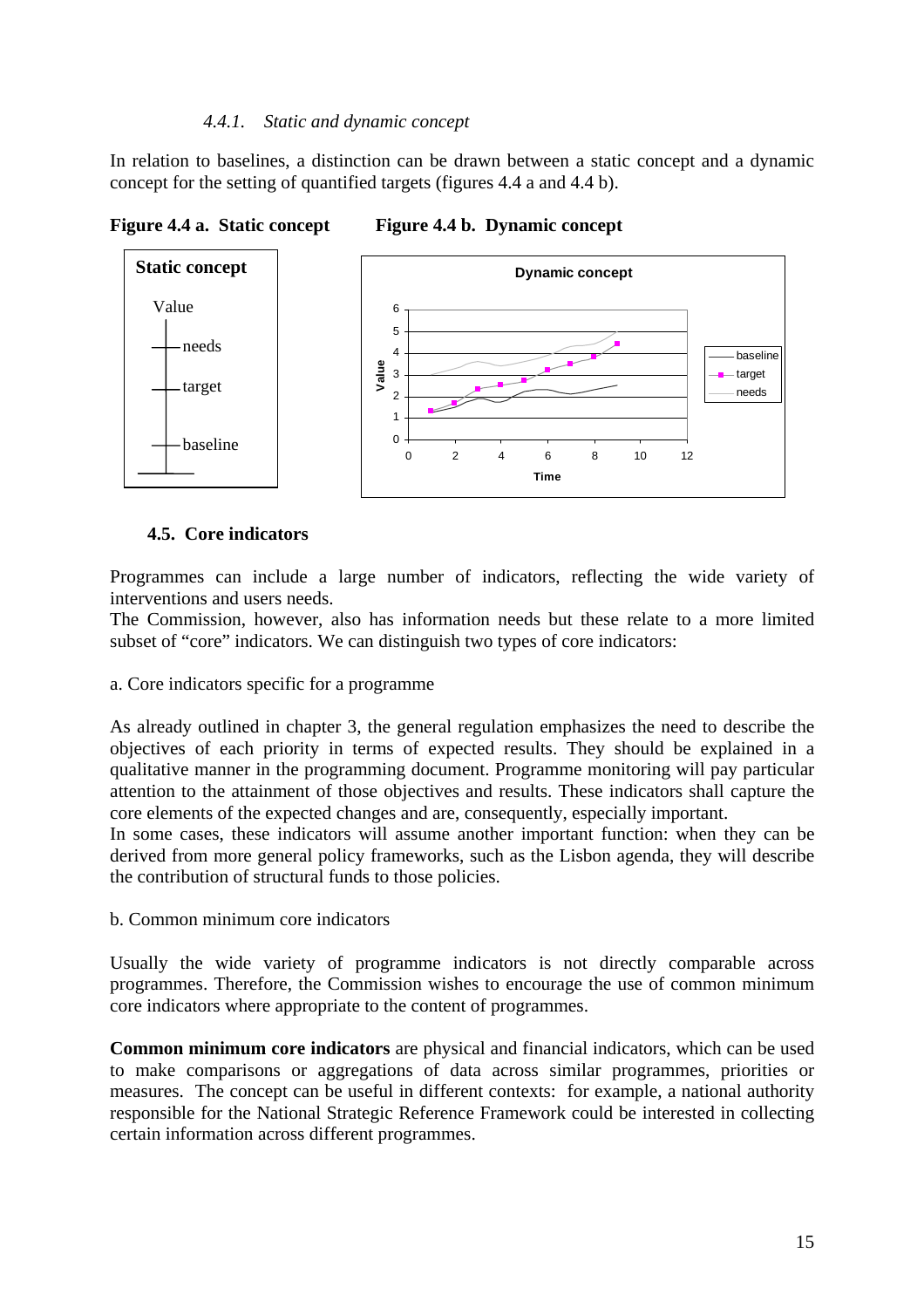Generally speaking, the number of core indicators must be small to ensure that they are appropriate and manageable with regard to programme monitoring and comparative or thematic analyses. Common core indicators are usually singled out from the larger number of programme (output, result, impact) indicators. In other words, core indicators are not a separate monitoring system, they are a subset of indicators that have a special use.

Common minimum core indicators are of special importance for the information and accountability needs of the Commission. Some, related to the categorisation of expenditure, are defined in the implementing regulation and can be managed and transmitted electronically. Others are part of the monitoring system and progress should be presented in a separate table in the annual report. For example, employment is an EC policy objective and simultaneously a priority in most forms of assistance. An important core impact indicator is therefore the number of (gross) jobs directly generated by structural assistance.

Annex 1 of the working paper lists the common minimum core indicators which the Commission suggests that Member States apply across ERDF and Cohesion Fund programmes, wherever appropriate. Annex 3 present the approach recommended for ESF programs.

These lists of core indicators do not detract from the importance for the Member States to establish indicators for each programme/priority with a particular focus on result indicators (see chapter 3.3).

## **4.6. Innovation, co-operation: special attention to process issues**

<span id="page-15-0"></span>Throughout the whole process of the establishment of an indicator system it should be recalled that indicators are just another instrument for effective management with an intrinsic potential and limitations. For instance, indicators may distract the attention of programme managers from important, but unexpected impacts or from major process issues. In addition, for some actions (e.g., support for RTD, innovation, territorial co-operation) it might be especially difficult to collect meaningful information on results and impacts. Here the collection of process-related information, on the development of capacities and competences of stakeholders can be an instrument to support programme mangers in their management and reporting.

#### **4.7. Checklists – what should be included in Operational Programmes and National Strategic Reference Frameworks**

<span id="page-15-1"></span>This section concludes with two checklists which summarise the indicators and explanations which should be included in Operational Programmes and the National Strategic Reference Framework. They synthesise previous sections and should be used flexibly depending on the programme concerned.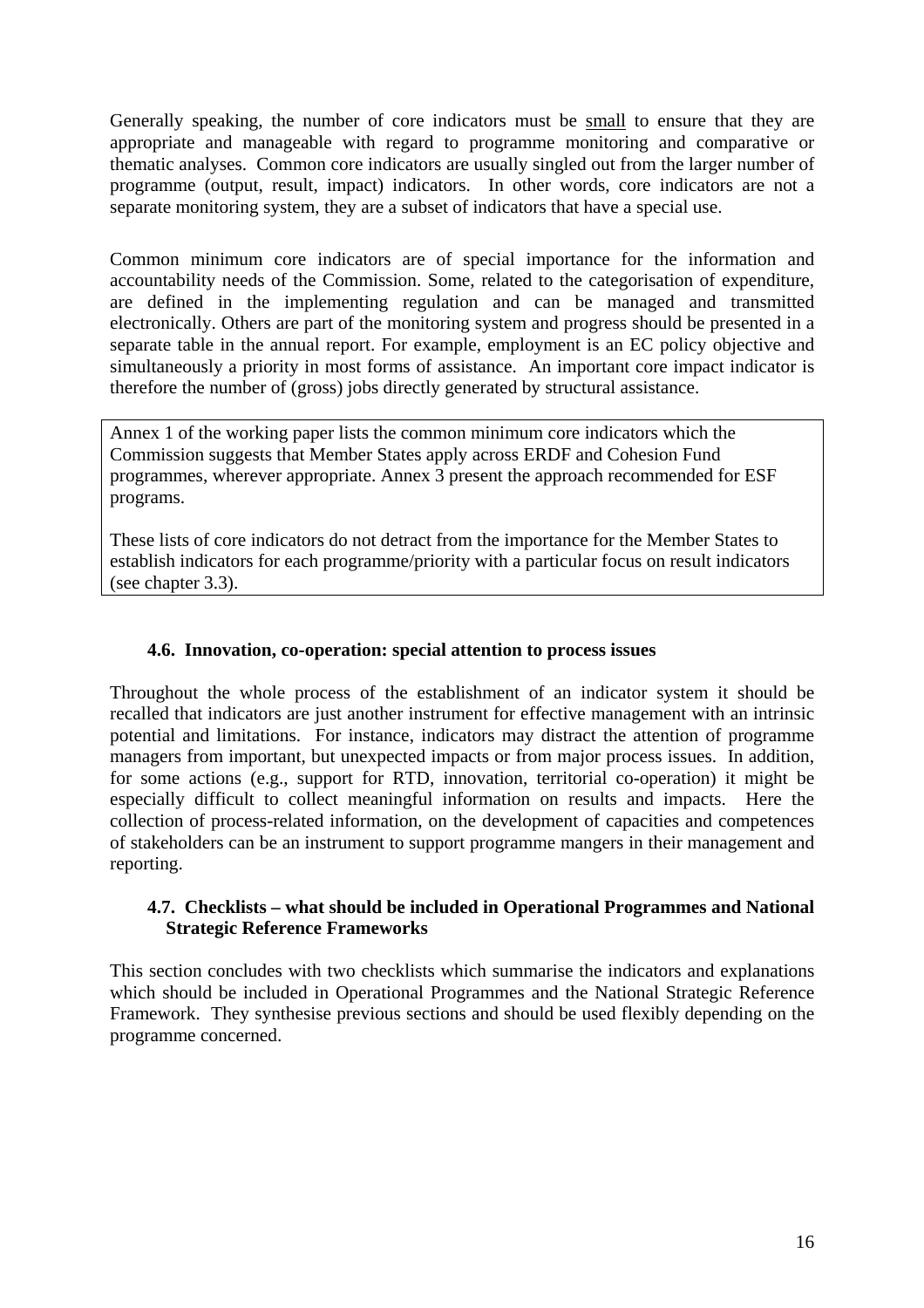# **Indicators - what should be included in the Operational Programme? A checklist**

## **Analysis**

- Context indicators
- name / definition
- baseline
- data source, frequency of reviewing

## **Description of strategy**

Indicators at programme level: Impact or result indicators and Core indicators

- name / definition
- baseline
- quantified target
- description of source or measurement method
- breakdown by sex and size of recipient undertakings

Indicators at priority level: result (impact) indicators; output indicators if necessary

- name / definition
- baseline
- quantified target
- description of measurement method or source
- breakdown by sex and recipient undertakings

where appropriate:

- source of information
- periodicity
- measurement method

# **Description of implementation system**

- description of responsibilities for data collection and analysis
- provisions for annual report: up-date of context and programme indicators planned
- regular information on indicator values for Monitoring committee planned

# **Indicators - what could be included in the National Strategic Reference Framework? A checklist**

# **Analysis**

- Context indicators
- name / definition
- baseline

# **Description of strategy**

Indicators at NSRF level Convergence Objective: preferably data obtained from macro-economic models (impact on GDP, employment, investment); Competitiveness objective: gross new jobs created, other indicators, if appropriate - name / definition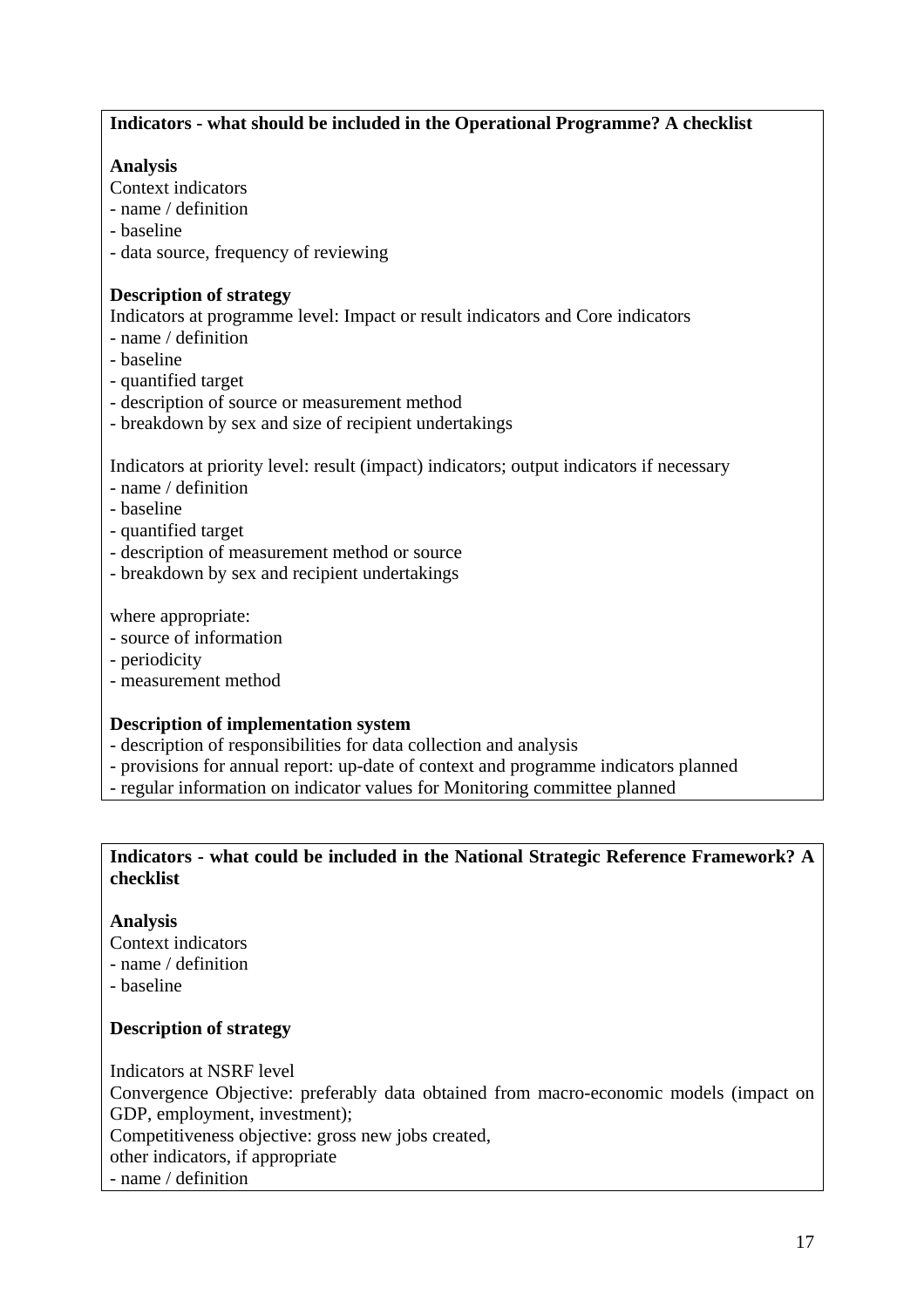# - baseline

- quantified target
- description of source or measurement method

Indicators at priority level: result (impact) indicators; output indicators if necessary

- name / definition
- baseline
- quantified target
- description of measurement method or source

where appropriate:

- source of information
- periodicity
- measurement method

Core indicators

#### **Description of implementation system**

- description of responsibilities for data collection and analysis
- provisions for reporting system: up-date of context and programme indicators planned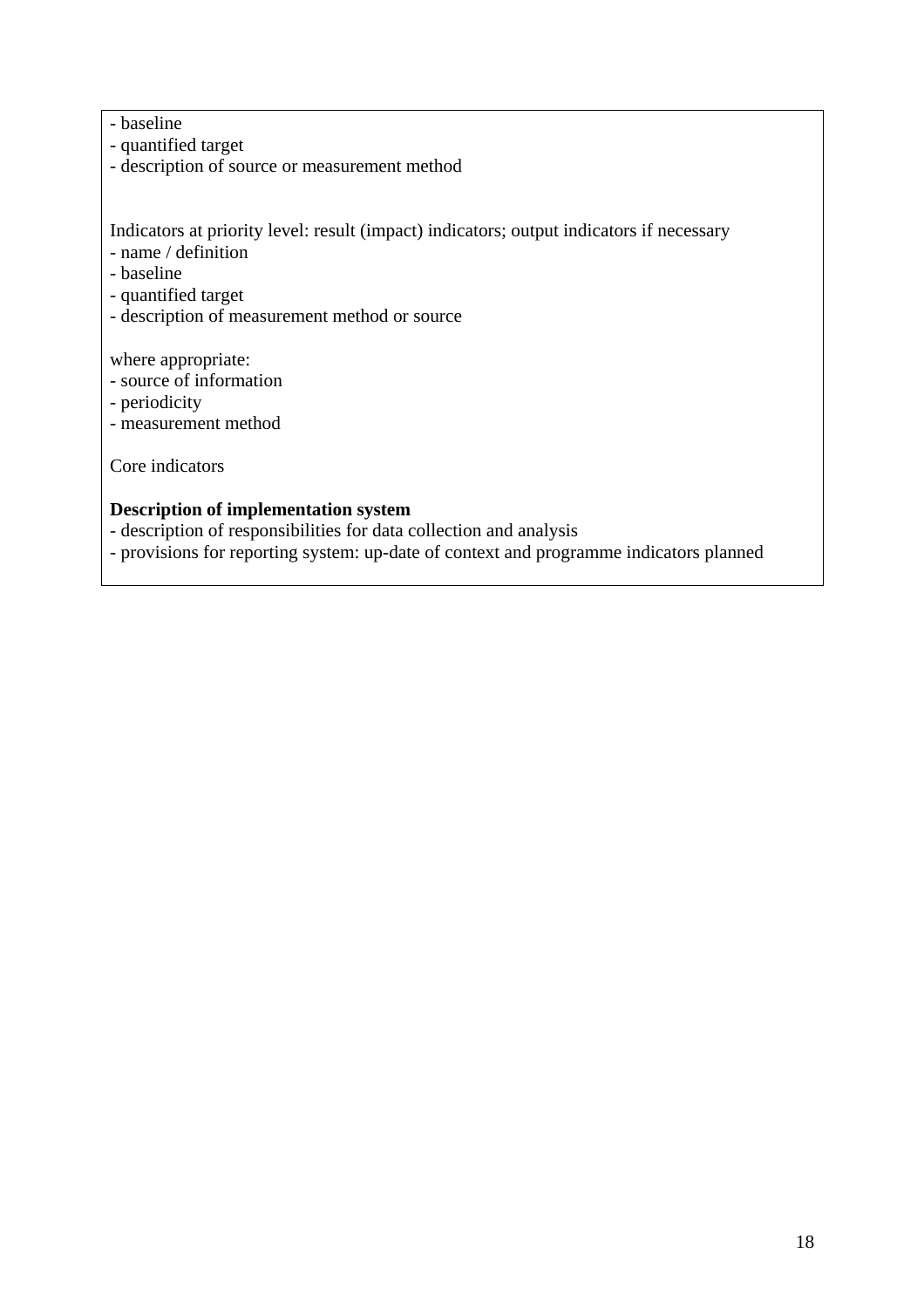# <span id="page-18-1"></span><span id="page-18-0"></span>**5. INTEGRATION OF HORIZONTAL ISSUES**

# **5.1. General principles**

Member States may wish to integrate horizontal objectives of different nature in their programmes. Such themes could be sustainable development, equal opportunities, crossborder cooperation and many others. In doing this some general principles can be helpful:

- The monitoring and evaluation of horizontal themes should be embedded into the general indicator system of a programme and not be separated into a specific indicator system.
- Indicator systems for Structural Fund interventions should be decision oriented. Data should not be collected without clear purpose.
- The establishment of any indicator system is costly. Indicators for horizontal priorities should be applied first of all for measures that have a significant impact on a given horizontal theme.
- It is recommended to use a step by step approach. It is equally important to be open to experiments and to find out good practices. For example, a one and only way to implement sustainable development does not exist; it depends always on the situations and priorities concerned which can vary considerably.

## **5.2. Breakdown of data by gender and by size of recipient undertakings**

<span id="page-18-2"></span>Taking account of the general principles outlined above, Member States should be aware of Article 66.2 of the General Regulation requiring that, where the nature of the assistance permits, the statistics shall be broken down by sex and by the size of the recipient undertakings.

## **5.3. Strategic environmental assessment**

1

<span id="page-18-3"></span>Directive 2001/42/EC<sup>3</sup> requires the Member States to carry out Strategic Environmental Assessments for a whole range of programmes. This strategic assessment will be carried out under the responsibility of the Member States. It is very likely that many Structural Funds programmes will be subject to this Directive. Article 5 of the Directive asks for an assessment of significant effects on the environment of implementing a plan or programme; article 10 stipulates a monitoring of plans and programmes. In developing indicator systems for Structural Funds programmes Member States should take a decision if and how the monitoring as required under Directive 2001/42 and the monitoring system of the Structural Funds programme as such should be integrated or complement each other.

<sup>&</sup>lt;sup>3</sup> Directive 2001/42/EC of the European Parliament and of the Council of 27 June 2001 on the assessment of certain plans and programmes on the environment. OJ, 21.7.2001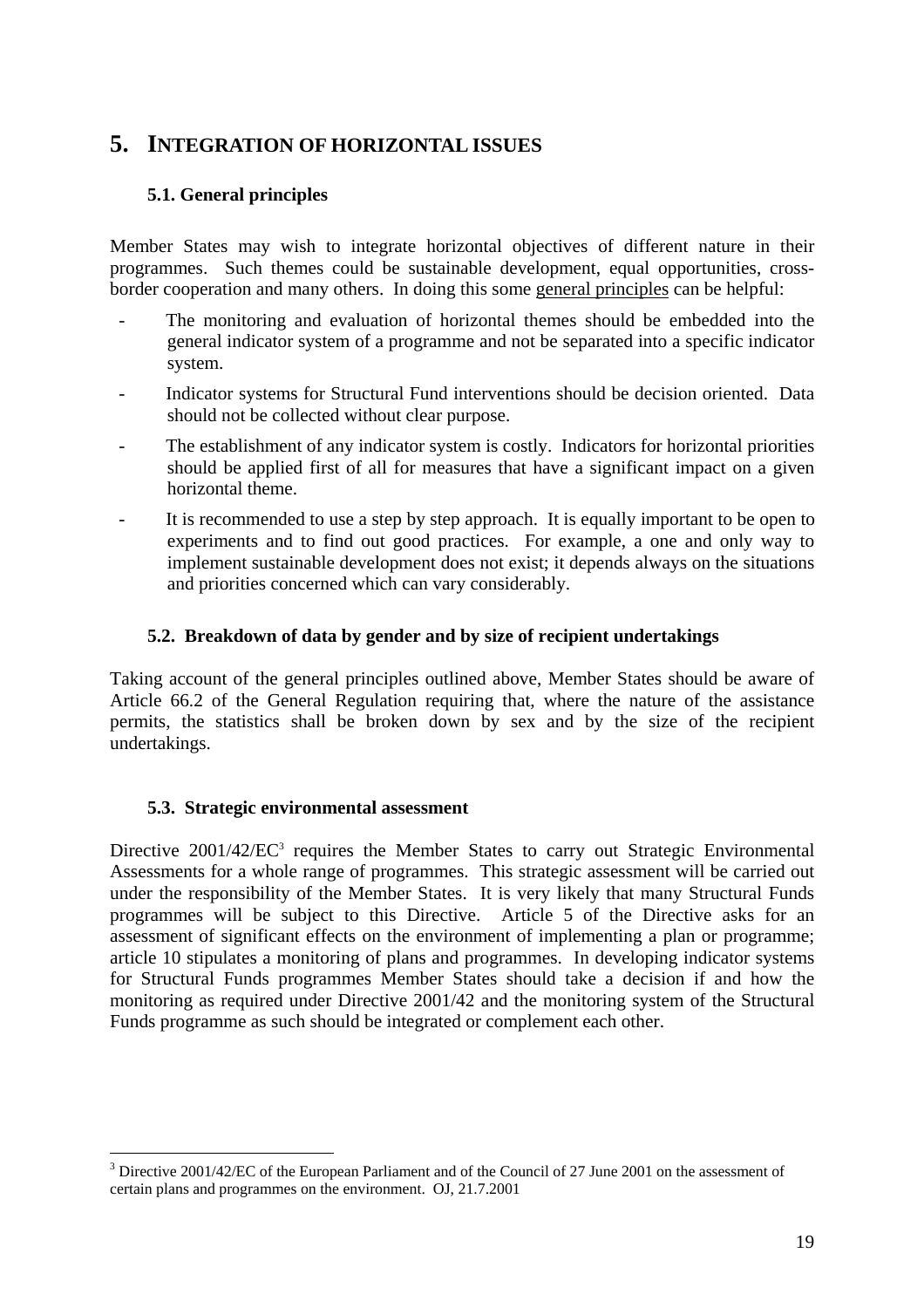# <span id="page-19-0"></span>**6. USING THE INDICATOR SYSTEMS DURING THE PROGRAMME LIFECYCLE**

Indicators need to be considered through all the phases of the Structural and Cohesion Fund programme management cycle:

- planning and programming,
- implementing structural interventions,
- evaluation.

Decisions and actions can be influenced by information provided by the indicator system at each of these stages. Therefore, it is crucial that the structure of the system as well as indicators themselves are tailor-made to users' needs at each stage of programme management.

# **6.1. Planning and Programming**

<span id="page-19-2"></span><span id="page-19-1"></span>In most cases the future managing authority of the programme (and the authority responsible for the NSRF) will take the lead for the elaboration of the indicator system.

## *6.1.1. Integration in programming*

The establishment of the indicator system should be **integrated in the programme planning at an early stage**. The inherent need for precision of definition and the quantification of objectives can contribute substantially to the quality of the programming. In addition, experience proves that an indicator system is effective when it starts to measure the programme implementation from the very beginning.

## *6.1.2. Establishment and Management in partnership*

<span id="page-19-3"></span>The potential users of information are the stakeholders who have their own areas of responsibilities and, therefore, their distinctive information needs. As a result, not all indicators are useful for everybody. Typical users are:

- − implementing agencies, project promoters,
- managing authorities,
- monitoring committees,
- European Commission,
- − European Parliament and national parliaments,
- − external evaluators,
- − wider public, including civic organizations.

In order to establish an indicator system, it is necessary to involve to the maximum possible the **future suppliers and potential users of information.** Already available information and existing monitoring systems should be used, while also clarifying what additional, new indicators should be established in order to better meet information needs.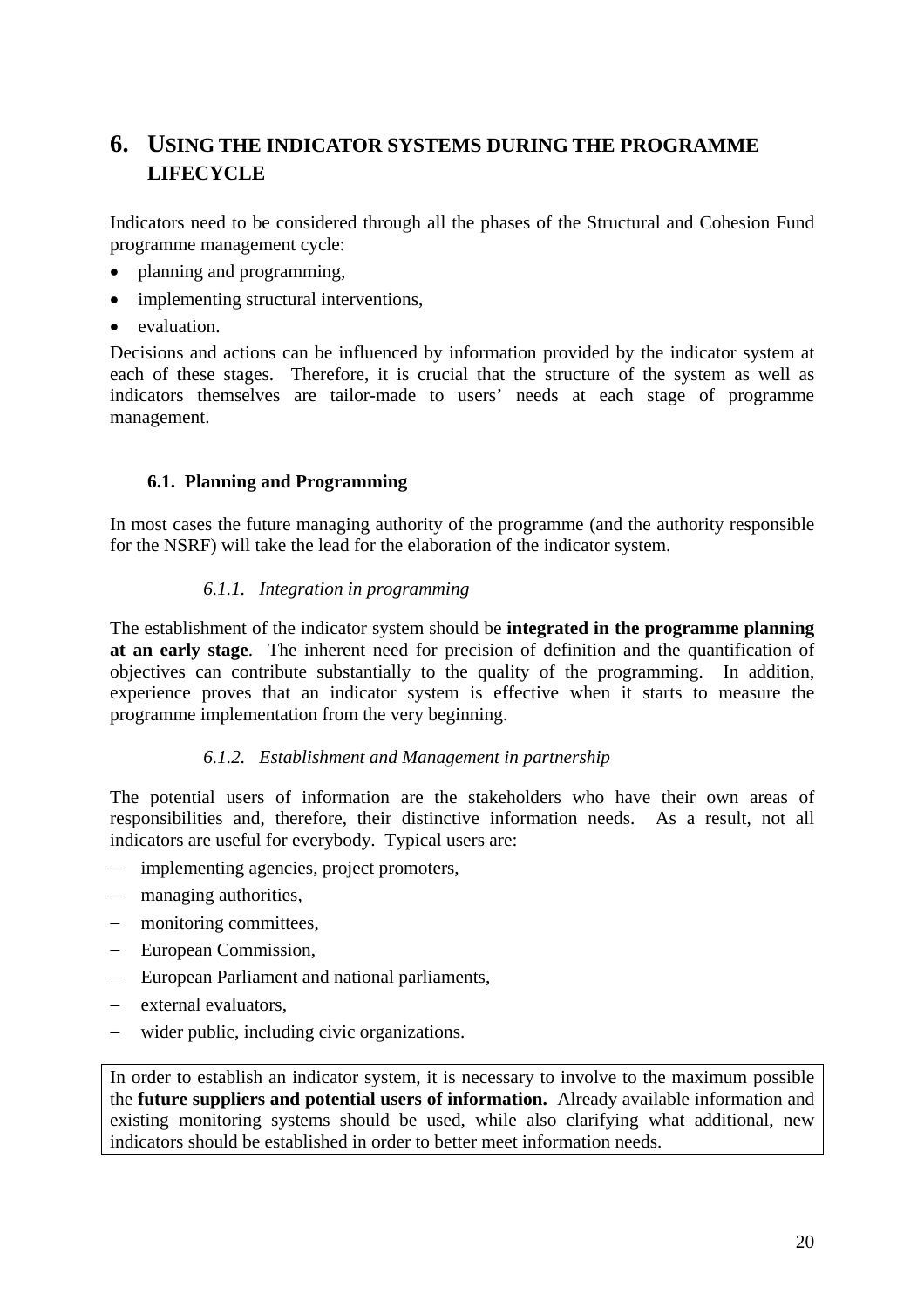The users should co-operate on a regular basis with the authority responsible for the design of the indicator system, for example, in the form of a temporary **working group**. Such a working group – if effective during the planning and programming phase - could be transformed in the course of programme implementation into a more formal **monitoring platform, especially for bigger Convergence Objective programmes**. The platform could be responsible for quality checks or further improvements.

The involvement of one or more outside **experts** may also be of benefit. Experience has also shown, especially for large programmes with many stakeholders, that it can be useful to fix procedures, definitions etc in a user manual.

## **Figure 6.1: Suppliers and users of the indicator system**



The main **suppliers of information** on indicators are the implementation agencies who implement Structural and Cohesion Fund programmes in the field. Their participation is likely to ensure that the system is realistically designed because they are familiar with practical possibilities and limits of data collection. They can be helpful in planning the channels for collecting information as well as proposing the initial quantification of indicators. The future management authorities should make sure that already existing information is used or reach a clear understanding with the users on what not yet generated data could improve their management and decision making.

**Other suppliers** are the official statistical services. Their statistics may be used to define context indicators which describe a basic situation at the beginning of an intervention as well as to quantify baselines for other indicators.

# *6.1.3. Proportionality*

<span id="page-20-0"></span>The Regulation introduces the concept of proportionality (art. 13). The scale of the Operational Programme should be considered in the context of the indicator system proposed. In particular for the measurement of impacts, methodologies used should reflect the size of the interventions.

The indicator systems of complex programmes (e.g., within the Convergence Objective) with a high number of priorities and measures will necessarily be more difficult to manage than the system of a smaller programme. The challenge is to design indicator systems as complex as necessary and as small as possible under the specific circumstances of a specific programme. The aim is not to achieve an equal coverage of all programme and priority objectives. The impact and result indicators should cover priorities or measures which represent the bulk of expenditure or are of strategic importance from the point of view of programme objectives or the information needs of the potential users.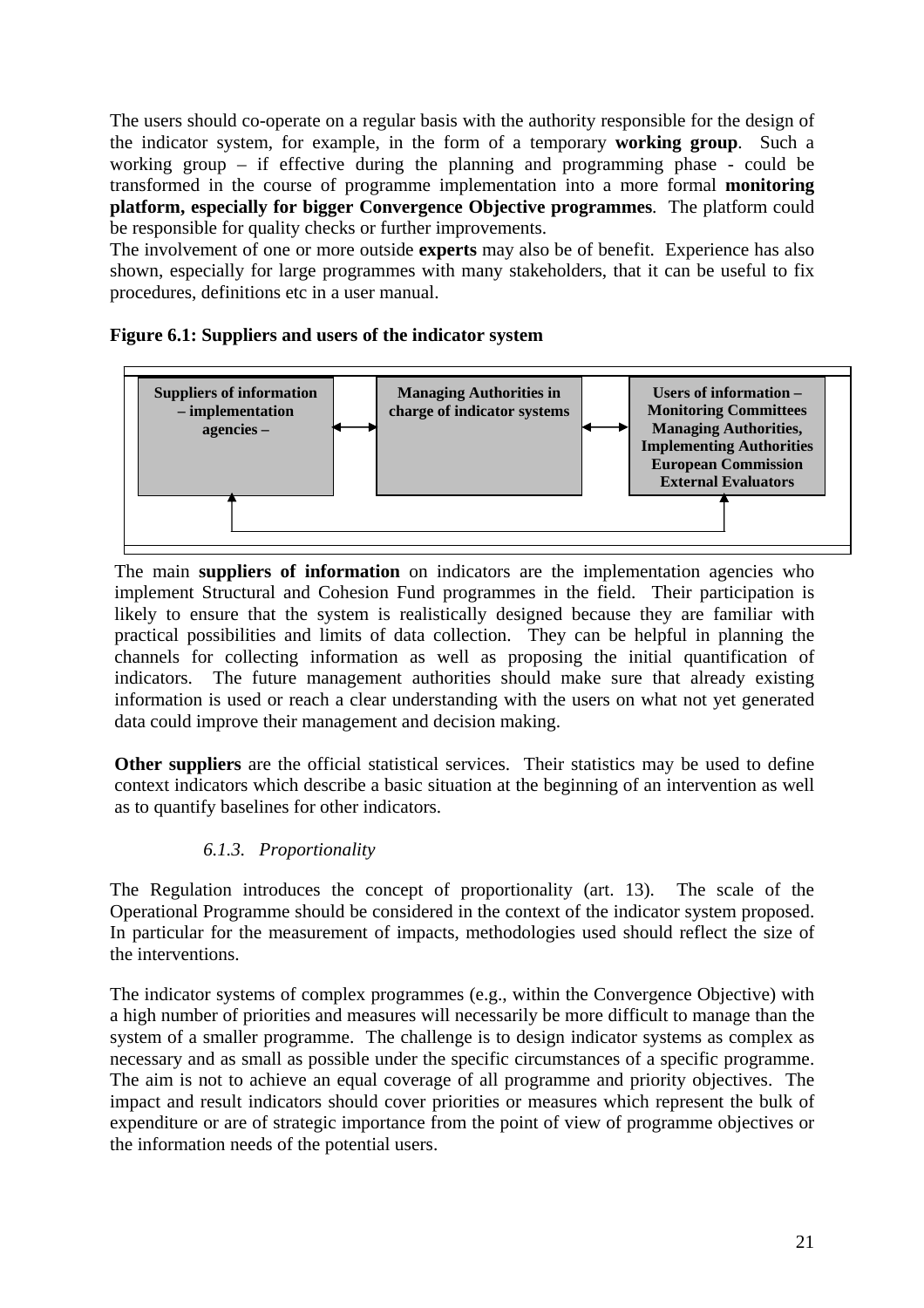## *6.1.4. Quality check*

<span id="page-21-0"></span>The Commission invites the competent authorities to undertake a quality check of the indicators identified for the programme. This check should cover the system of indicators for questions such as:

- coverage,
- balance, and
- manageability.

and individual indicators using the following quality criteria:

- relevance.
- sensitivity,
- availability,
- <span id="page-21-1"></span>• costs.

## *6.1.5. Coherence between NSRF and Operational programmes*

The authority responsible for the National Strategy Reference Framework together with the Managing Authorities of the Operational Programmes should assure, whenever appropriate, a coherence of indicators used in the NSRF and the Operational Programmes.

<span id="page-21-2"></span>It may be useful to organize an exchange of experience or co-ordination across several Operational Programmes or for Programmes co-financed by one Fund, e.g. the European Social Fund, during the implementation period.

# *6.1.6. Coherence with indicators of established EC policies*

The more strategic character of programming period 2007-2013 is also based on a reinforced link between Structural Funds Programmes and other major EC policies. Indicator systems should aim to reflect those links, taking account of the indicators used for reporting or for setting targets in the policy cycle of these strategies, as for example those of the European Employment Strategy. Examples for the policy fields of the employment strategy are provided in annex 2.

## *6.1.7. Role of ex ante evaluation*

<span id="page-21-3"></span>Working Paper No. 1 provides detailed guidance on the ex ante evaluation. As regards output, result and impact indicators and their targets, the working paper states that these should be proposed by the competent authorities. This should include an estimation of the likely impact in terms of jobs created. The evaluator should verify the appropriateness of the indicators identified and the proposed quantification, on the basis of past experience and appropriate benchmarks.

The establishment of impact indicators is a complex task which may not be possible for those responsible for drawing up the programme. Some evaluation work on the part of the evaluators may be required as part of the ex ante evaluation if benchmarks and past experience do not provide a sufficient basis for establishing and quantifying impact indicators.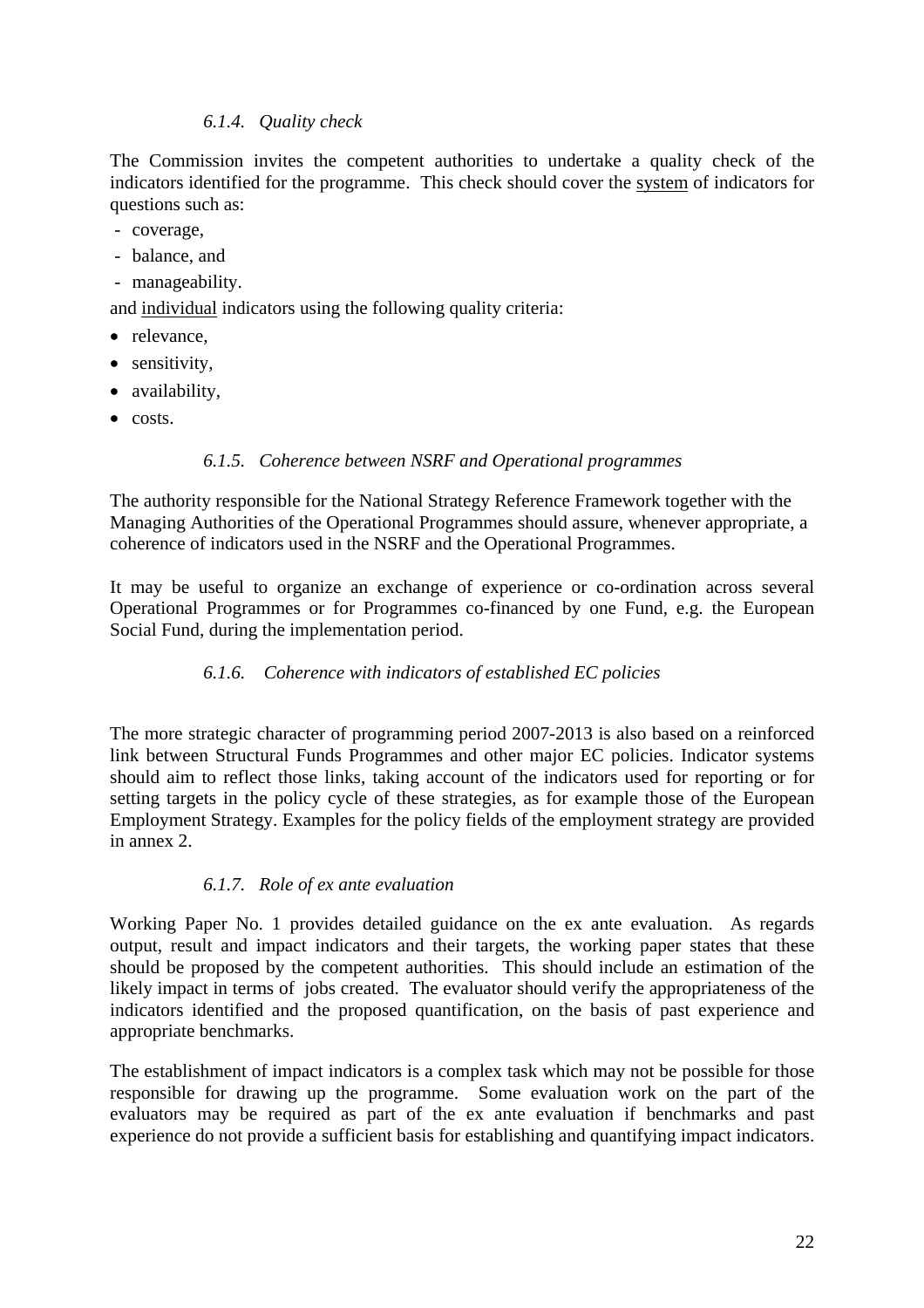The evaluator should also verify the causality between outputs, results and impacts and make recommendations for improvements if appropriate.

Both the planners and the evaluator should seek to ensure that the system of indicators remains manageable and useable. In this regard, the evaluator may need to work with the competent authorities on a detailed level of indicators which will not appear in the Operational Programme but which will be necessary for the Managing Authority and Implementing Bodies in delivering the programme.

<span id="page-22-0"></span>The relevant working paper should be consulted for more detail on this issue.

# **6.2. Implementing Structural Interventions**

During implementation of Structural and Cohesion Fund programmes, the use of indicators requires consideration of a number of issues, including the reliability of data collection methods, how to usefully present the information to the monitoring committee and how to use it in annual implementation reports.

## *6.2.1. Data collection*

<span id="page-22-1"></span>Data collection from the programme will be the task of implementation agencies and the managing authorities. Practical experience of data collection will provide insights on how indicators can be consolidated and improved. Ongoing close co-operation with the users of information would improve the practical application of the indicator system in the implementation phase of a programmes a well as rationalise data collection methods.

The risk of excessive data requirements exists not only within the public administration, but also for project promoters.

<span id="page-22-2"></span>It will be the responsibility of the Managing Authority to check periodically the reliability of the information collected to provide additional guidance, if needed.

## *6.2.2. Presenting the data to the monitoring committee*

The monitoring committees are responsible for ensuring that Structural and Cohesion Fund implementation is effective. Their tasks include reviewing progress, especially the degree to which the quantified targets associated with each of the priorities have been achieved. Therefore, monitoring committees should be consulted on the indicator system during the planning phase as well as at an early stage of programme implementation in order to verify that:

- the indicator system as a whole has been set up properly, and
- define what kind of information is needed for its own work.

The monitoring committee should concentrate on the strategic issues of a programme. This understanding should guide the decision of a managing authority on which data - financial, physical or process related - is presented to the committee. In most cases, it would probably consist of aggregated financial data as well as information on result and impact indicators.

The members of the monitoring committee have different knowledge and experiences regarding Structural Fund programmes. In particular for complex Convergence Objective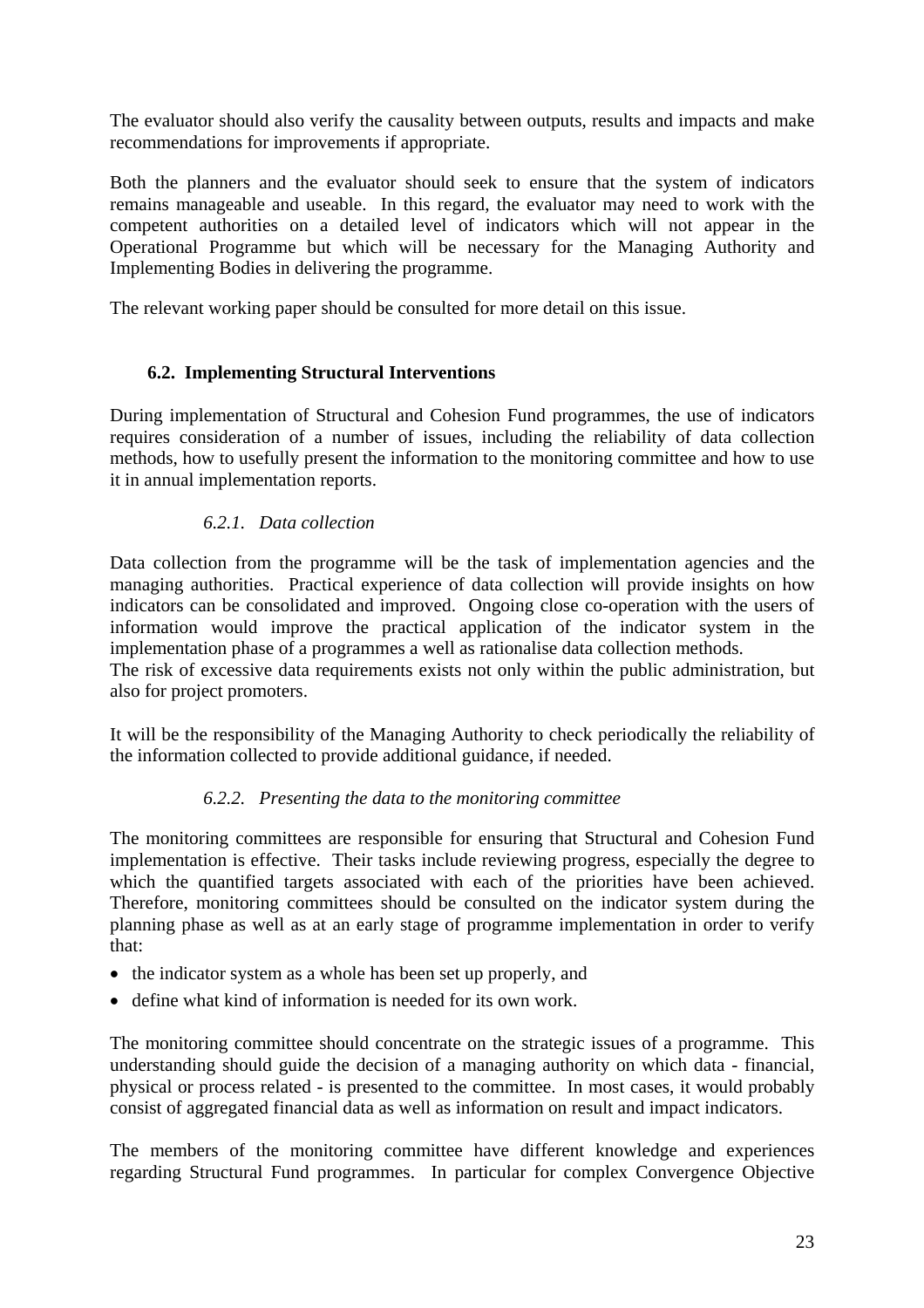programmes the use and interpretation of information provided by the indicator system might prove to be difficult. For these reasons, the managing authorities should when presenting data on indicators to the monitoring committee:

- Put quantitative information into its qualitative context,
- Reduce the volume of information provided, compared to current experience,
- Present information in standardised manner,
- Undertake some preliminary analysis, highlighting critical information, and
- <span id="page-23-0"></span>• Use appropriate presentation techniques.

# *6.2.3. Annual implementation reports*

The managing authority will submit an annual implementation report to the European Commission within six months by the end of each full calendar year of implementation. This report will detail the progress made in implementing the assistance over the preceding year. These reports must include, *inter alia*, following elements:

- data on the context in which the assistance was implemented;
- the financial implementation of the assistance.
- progress made in achieving the priorities, quantitatively using the adopted monitoring indicators.

As far as the physical indicators are concerned, the reports should use indicators at priority and programme level, as well as core indicators as agreed in the respective programmes. Values for impact indicators can be added when they become available.

The implementation report is an opportunity to provide information not only to the Commission, but to other stakeholders too, including project promoters. Appropriate feedback and publicity measures should be put in place

The tasks illustrated above lead to an important conclusion:

The use and improvement of the set of indicators as part of the monitoring system is a continuous task during the programming period. The Commission underlines the need to establish and to develop the necessary administrative capacities, in particular within the managing authorities.

## **6.3. Evaluation**

<span id="page-23-1"></span>Indicators represent a major source of information on which evaluations are based and they will be used at the different evaluation stages.

### **Relevant evaluation issues**

**Relevance** assesses the links between the defined objectives and the existing socio-economic problems to be solved by an intervention.

**Effectiveness** compares what has been done with what was originally planned, *i.e.*, it compares actual with expected or estimated outputs, results, and impacts.

**Efficiency** looks at the ratio between the outputs, results, and impacts and the inputs (particularly financial resources) used to achieve them.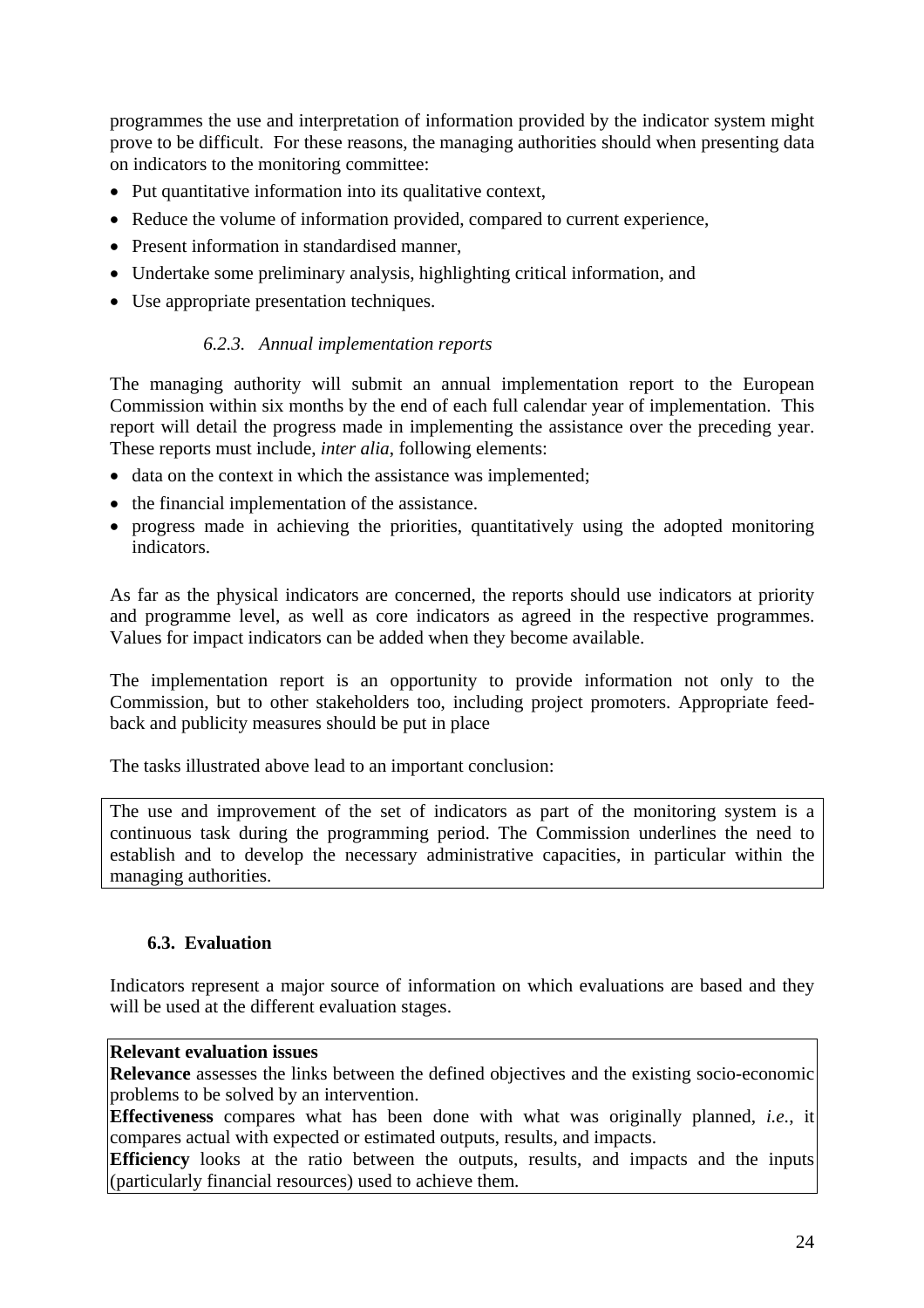Utility checks whether the impact obtained by an intervention correspond to society's needs and to the socio-economic problems to be solved (it disregards all reference to stated objectives of an intervention).

**Sustainability** assesses the ability of the programme effects to last in the middle or long term after the funding of an intervention has ceased.

Indicators are most frequently used to measure effectiveness and efficiency ratios which can be calculated for each programming stage (overall programme level, priorities and measures/actions), i.e., in terms of output, result, and impact.

| <b>Objectives</b> | <b>Indicators</b>            | <b>Effectiveness</b>   | <b>Efficiency</b>       |  |  |
|-------------------|------------------------------|------------------------|-------------------------|--|--|
| Measure/action    | Financial/physical<br>output | Actual/planned output  | Output compared to cost |  |  |
| Priority          | Result (impact)              | Actual/planned results | Result compared to cost |  |  |
| Programme         | Impact (results)             | Actual/planned impact  | Impact compared to cost |  |  |

**Table: Effectiveness and efficiency indicators at different programming level** 

The tasks of the ex ante evaluation concerning indicators are outlined above under heading 6.1.6.

**Evaluations** undertaken during the programming period should examine the degree of effectiveness and efficiency achieved in the selected area or theme under evaluation on the basis of indicators collected by the monitoring system and/or by an autonomous appropriate field work. It should also assess the quality, relevance and the level of quantification of these indicators. Either of the programme as a whole, selected parts of it or cross-cutting objectives.

Finally, the **ex post evaluation** – carried out by the Commission - in addition to a final assessment of effectiveness, will concentrate on questions of utility and sustainability. Impact and result indicators are likely to be the most important indicators at this stage of the programme cycle. For this purpose, ex-post evaluations are likely to involve – in addition to the monitoring data – methods typical for those indicators. The Commission will need the close cooperation of the Managing Authorities for the success of this evaluation, especially in relation to the provision of data.

## **6.4. Indicators in the Programming Life Cycle – a Synthesis**

<span id="page-24-0"></span>The following table summarises the role and function of indicators at the different stages of the programming life cycle. It can help to focus the attention of key stakeholders on the importance of indicators for effective design, implementation and evaluation of programmes.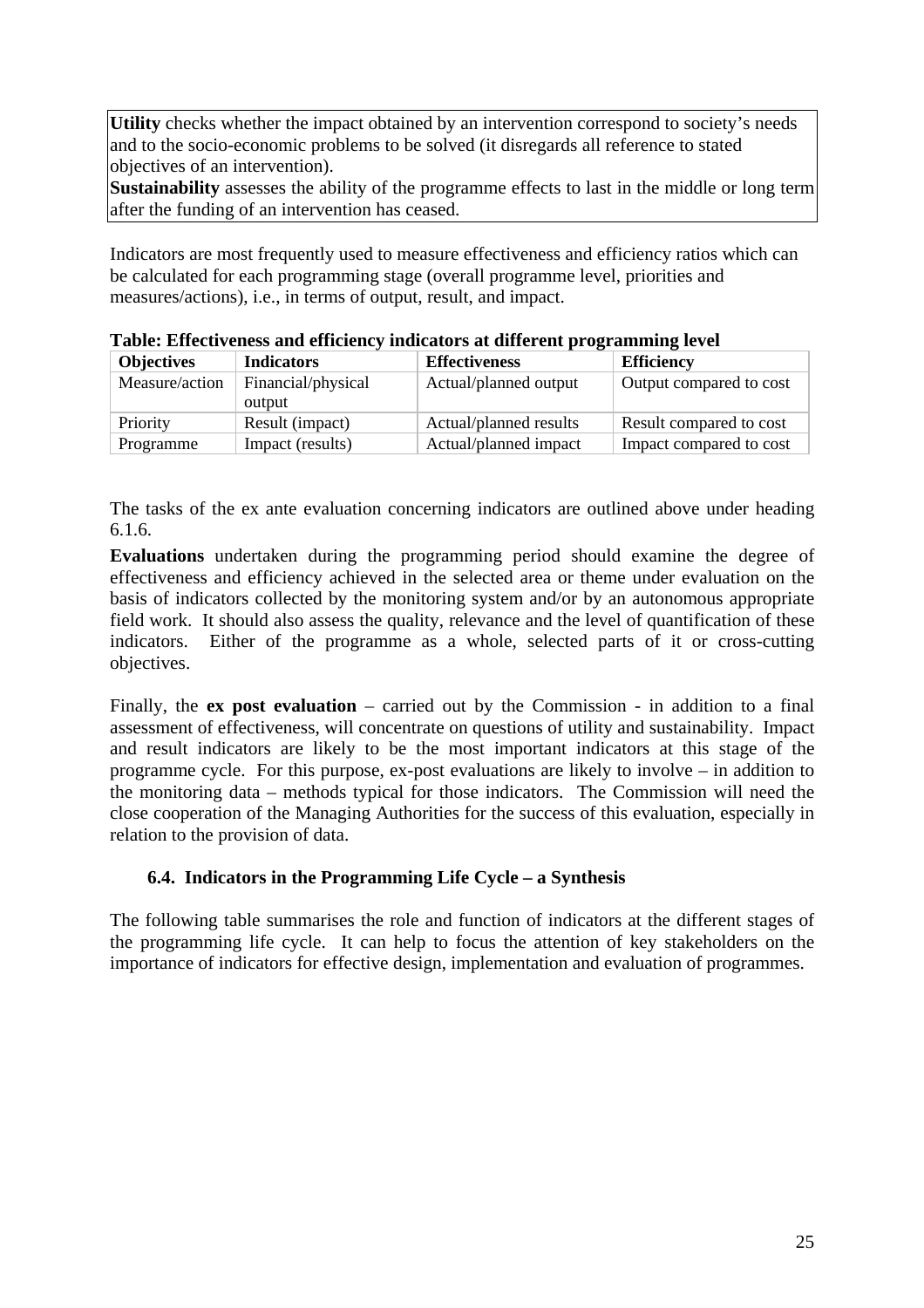| $\frac{1}{2}$                                                                       |                                                                                                                                                                                                                                                                                                                                                                                                                                                        |  |  |  |
|-------------------------------------------------------------------------------------|--------------------------------------------------------------------------------------------------------------------------------------------------------------------------------------------------------------------------------------------------------------------------------------------------------------------------------------------------------------------------------------------------------------------------------------------------------|--|--|--|
| <b>Stage of Programme Cycle</b>                                                     | <b>Issues for Indicators system</b>                                                                                                                                                                                                                                                                                                                                                                                                                    |  |  |  |
| <b>Programme Elaboration</b>                                                        | Analytical part: definition of context indicators<br>$\bullet$                                                                                                                                                                                                                                                                                                                                                                                         |  |  |  |
| <b>Definition of Programme Strategy</b><br>and Priorities                           | Definition of objectives at the Programme and Priority level -<br>$\bullet$<br>establishment output, result and impact and core indicators                                                                                                                                                                                                                                                                                                             |  |  |  |
| <b>Planning Implementation</b><br><b>Arrangements</b>                               | Designing the monitoring system: electronic data processing,<br>$\bullet$<br>quality check of indicators,<br>Designing the evaluation system: planning evaluation, with a<br>description of indicator data needed to evaluate the<br>Programme; selecting indicators, information on which should<br>be delivered by an evaluation exercise<br>Establishing rules and conditions for a smooth and efficient co-<br>operation between these two systems |  |  |  |
| <b>Integration of Ex Ante Evaluation</b>                                            | Ex ante evaluation as a parallel process to Programme design<br>$\bullet$<br>Close co-operation between the evaluators and programme<br>$\bullet$<br>designers as regards the indicator system, monitoring and<br>evaluation arrangements<br>Examination of the evaluation recommendations and their<br>possible consideration in the design of the Programme                                                                                          |  |  |  |
| Implementation                                                                      | Collecting and updating information on indicators<br>and<br>$\bullet$<br>transferring it to the users;<br>On-going process of improving the functioning of the<br>monitoring system<br>Carrying out on-going evaluations                                                                                                                                                                                                                               |  |  |  |
| <b>Annual Reporting on</b><br>Implementation                                        | Preparation of the selected indicator data and their preliminary<br>$\bullet$<br>interpretation for the Annual Reports - possible linkage<br>between the on-going evaluation exercise and annual reporting<br>which could improve the decision making process                                                                                                                                                                                          |  |  |  |
| <b>Preparing</b><br><b>Information</b><br>for<br>the<br><b>Monitoring Committee</b> | Compiling information on indicators and the progress achieved<br>$\bullet$<br>by the programme towards the defined targets - delivery of data<br>to the Monitoring Committee on a regular basis                                                                                                                                                                                                                                                        |  |  |  |
| <b>Ongoing Evaluations</b>                                                          | Evaluation of the programme performance as regards particular<br>$\bullet$<br>priorities or themes by using indicators as necessary<br>Review of indicators linked to a possible review of the<br>programme strategy<br>Review of functioning of the monitoring system (quality of<br>indicators, data collection and their transfer to the users), if<br>necessary                                                                                    |  |  |  |
| <b>Ex Post Evaluation (Commission)</b>                                              | Monitoring system delivering data on indicators (output and<br>$\bullet$<br>result indicators, if appropriate) for the purpose of the<br>evaluation<br>Evaluation role in assessing impact (and results, if appropriate)<br>achieved by the programme – possible use of macro-economic<br>models                                                                                                                                                       |  |  |  |

# **Indicators in the Programming Life Cycle**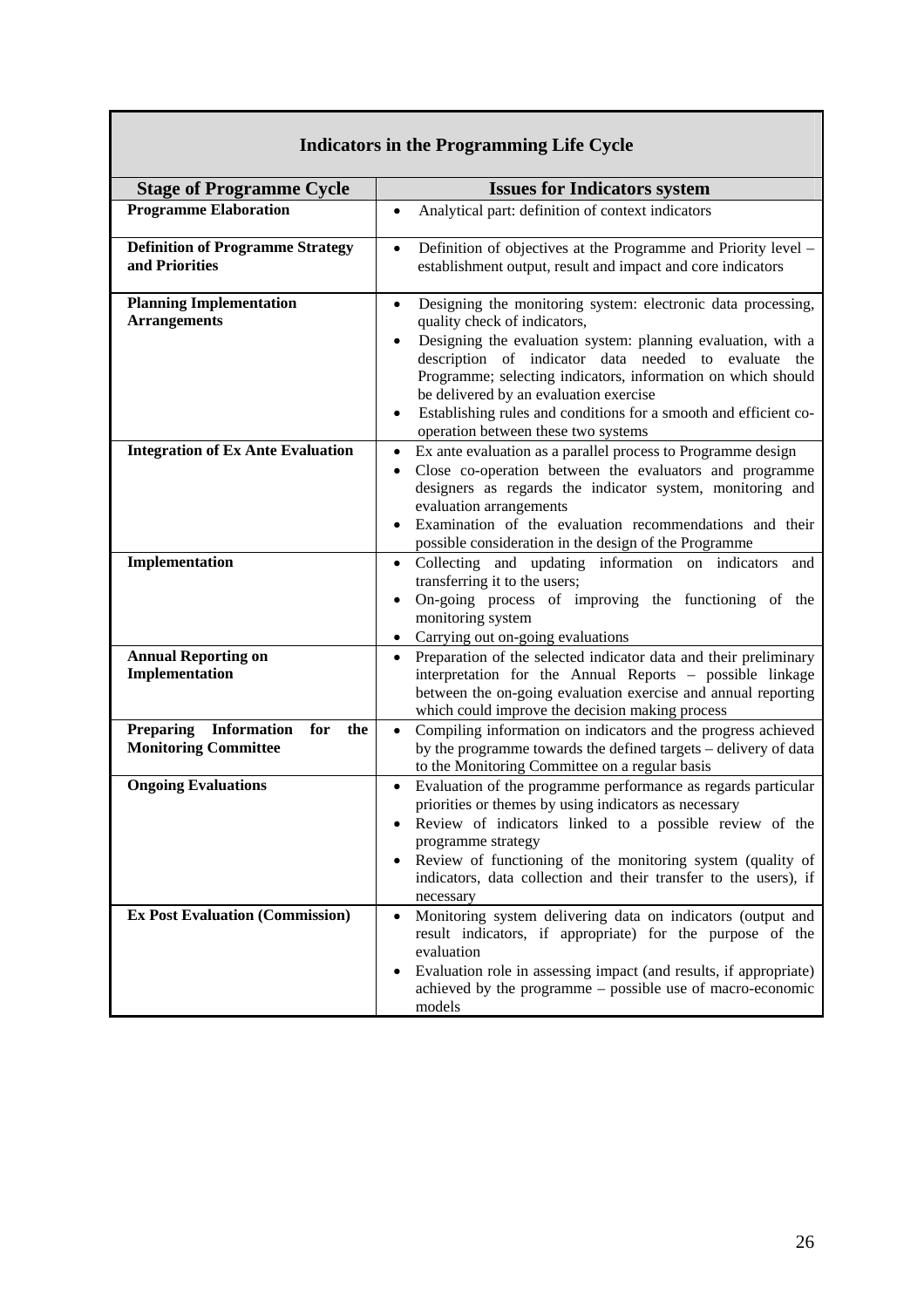# <span id="page-26-0"></span>**ANNEX I: CORE INDICATORS FOR ERDF AND COHESION FUND**

The indicators on this list should be integrated into the system of programme indicators for each Operational Programme, whenever appropriate. The list has been established to reflect the Community priorities as outlined in the Community Strategic Guidelines and the structure of the codification of interventions (Commission regulation [] on implementation of regulation (EC) No. 1083/2006).

The information should be up-dated in annual reports, preferably aggregated at the level of Operational Programmes (or NSRF, if possible). Member States should use information available when the project has been approved (planned outcomes).

#### **"CONVERGENCE" AND "COMPETITIVENESS AND EMPLOYMENT" OBJECTIVES**

#### **Programme level**

(1) Jobs created,

Definition: gross direct jobs created, full time equivalents, Source: monitoring system

- (2) of this: for men
- (3) of this: for women

#### **Thematic fields**

(selected fields out of codification system)

#### Research and technological development  $(01 - 05, 07)$

- (4) Number of RTD projects
- (5) Number of cooperation projects enterprises research institutions
- (6) Research jobs created (preferably 5 years after project start)

#### Direct investment aid to SME (08)

- (7) Number of projects
- (8) of it: number of start-ups supported (first two years after start-up)
- (9) Jobs created (gross, full time equivalent)
- (10) Investment induced (million  $\oplus$

Information society (10 - 15)

(11) Number of projects

(12) Number of additional population covered by broadband access

Transport (16, 17, 20 – 23, 25)

(13) Number of projects (14) km of new roads,

(15) of which TEN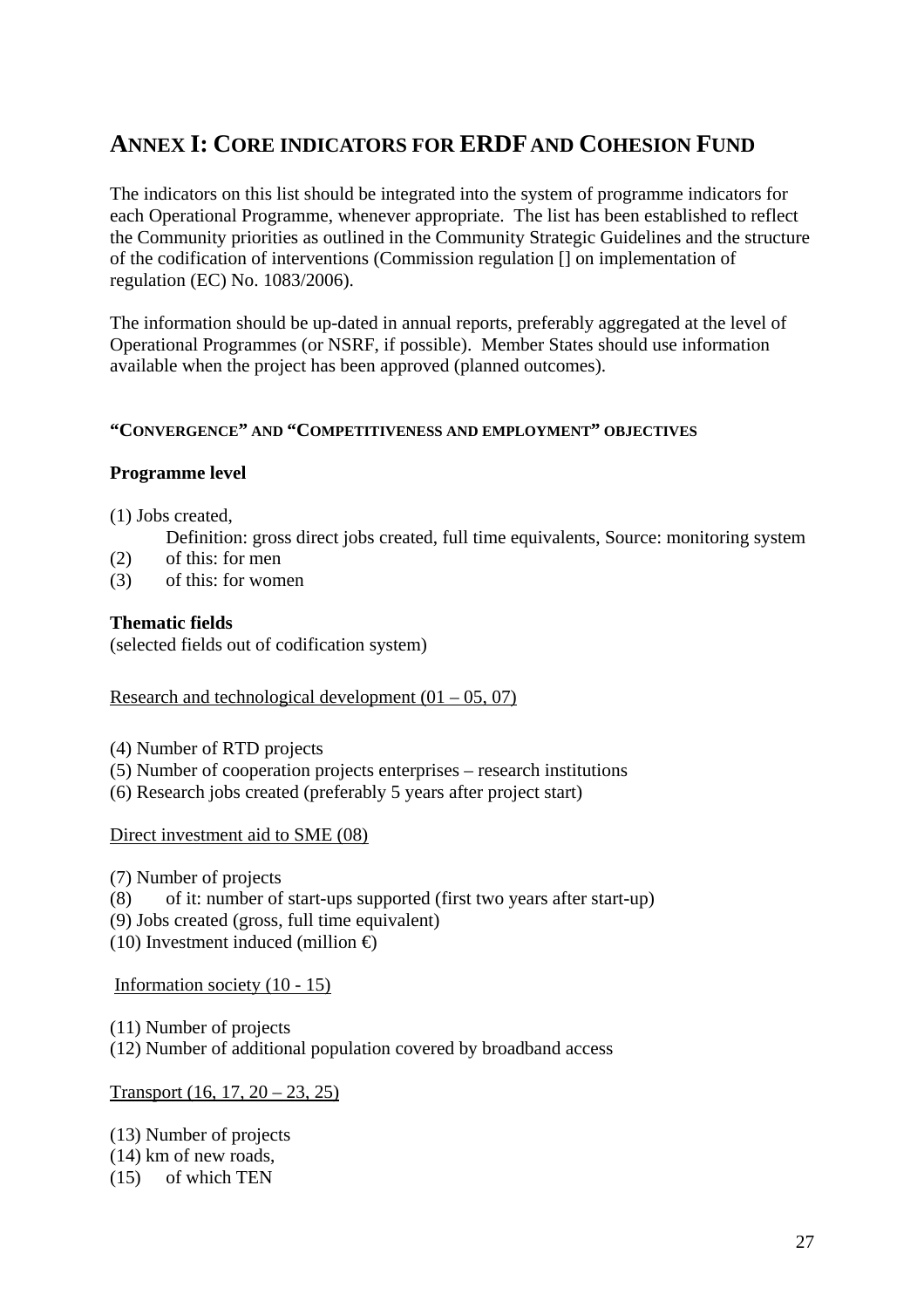- (16) km of reconstructed roads
- (17) km of new railroads
- (18) of which TEN
- (19) km of reconstructed railroads
- (20) Value for timesavings in Euro / year stemming from new and reconstructed roads for passengers and freight
- (21) Value for timesavings in Euro / year stemming from new and reconstructed railroads for passengers and freight
- (22) Additional population served with improved urban transport

Renewable energy (39-42)

- (23) Number of projects
- (24) Additional capacity of renewable energy production (MW)

Environment (44-47, 50)

- (25) Additional population served by water projects
- (26) Additional population served by waste water projects
- (27) Number of waste projects
- (28) Number of projects on improvement of air quality
- (29) Area rehabilitated (km2)

Climate change (16-17, 39-43, 49, 52)

(30) Reduction greenhouse emissions  $(CO<sub>2</sub>$  and equivalents, kt)

#### Prevention of risks (53)

(31) Number of projects

- (32) Number of people benefiting from flood protection measures
- (33) Number of people benefiting from forest fire protection and other protection measures

## Tourism (55-57)

(34) Number of projects (35) Number of jobs created

#### Education (75)

(36) Number of projects (37) Number of benefiting students

#### Health (76)

(38) Number of projects

#### **Urban issues**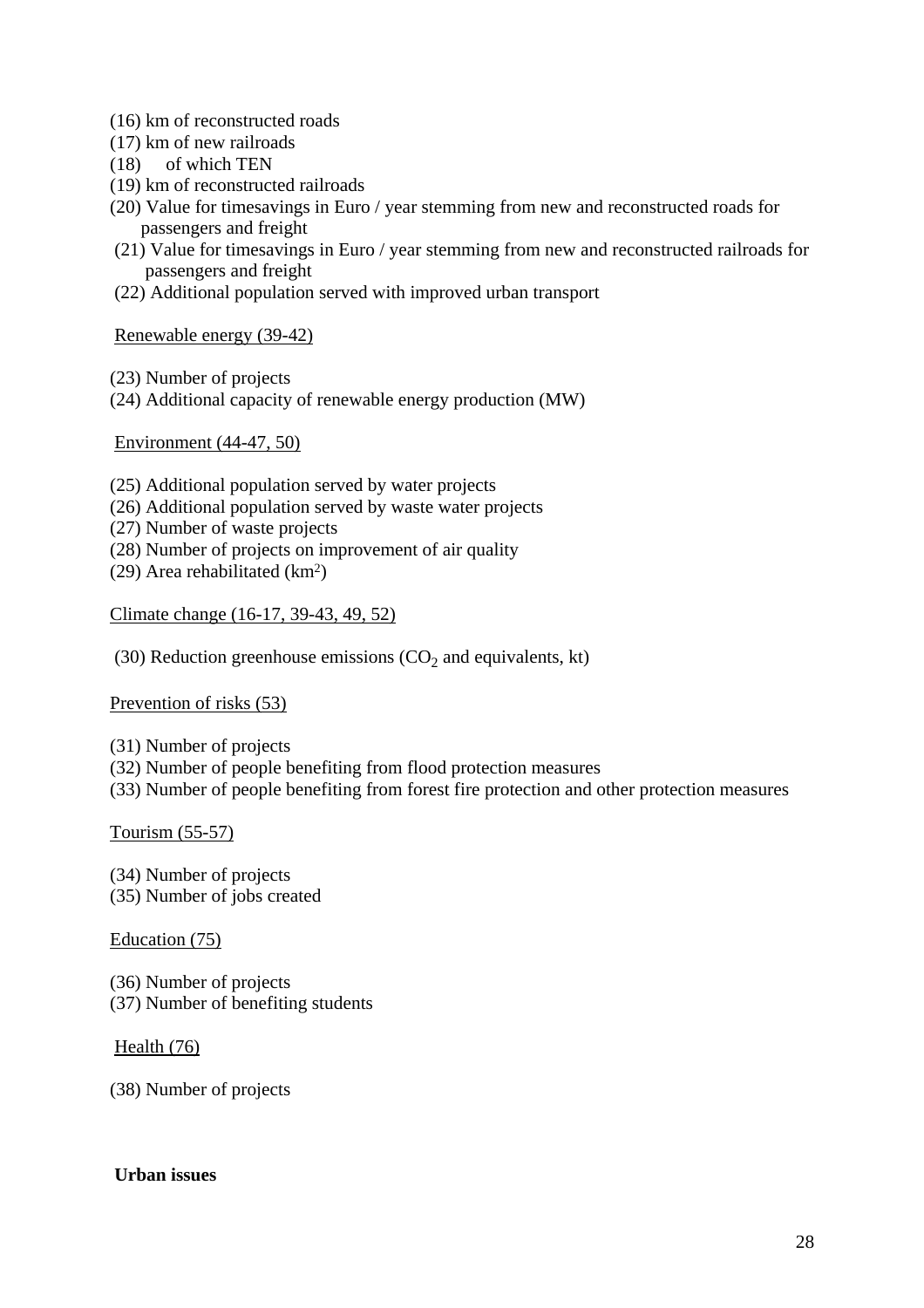If a Member State decides to allocate specific funds to urban issues in line with art. 37.6 of the regulation 1083/2006, then following core indicators should be applied to these parts of the programme:

#### Physical and environmental regeneration

(39) Number of projects ensuring sustainability and improving the attractiveness of towns and cities

## **Competitiveness**

(40) Number of projects seeking to promote businesses, entrepreneurship, new technology

#### Social inclusion

(41) Number of projects offering services to promote equal opportunities and social inclusion for minorities and young people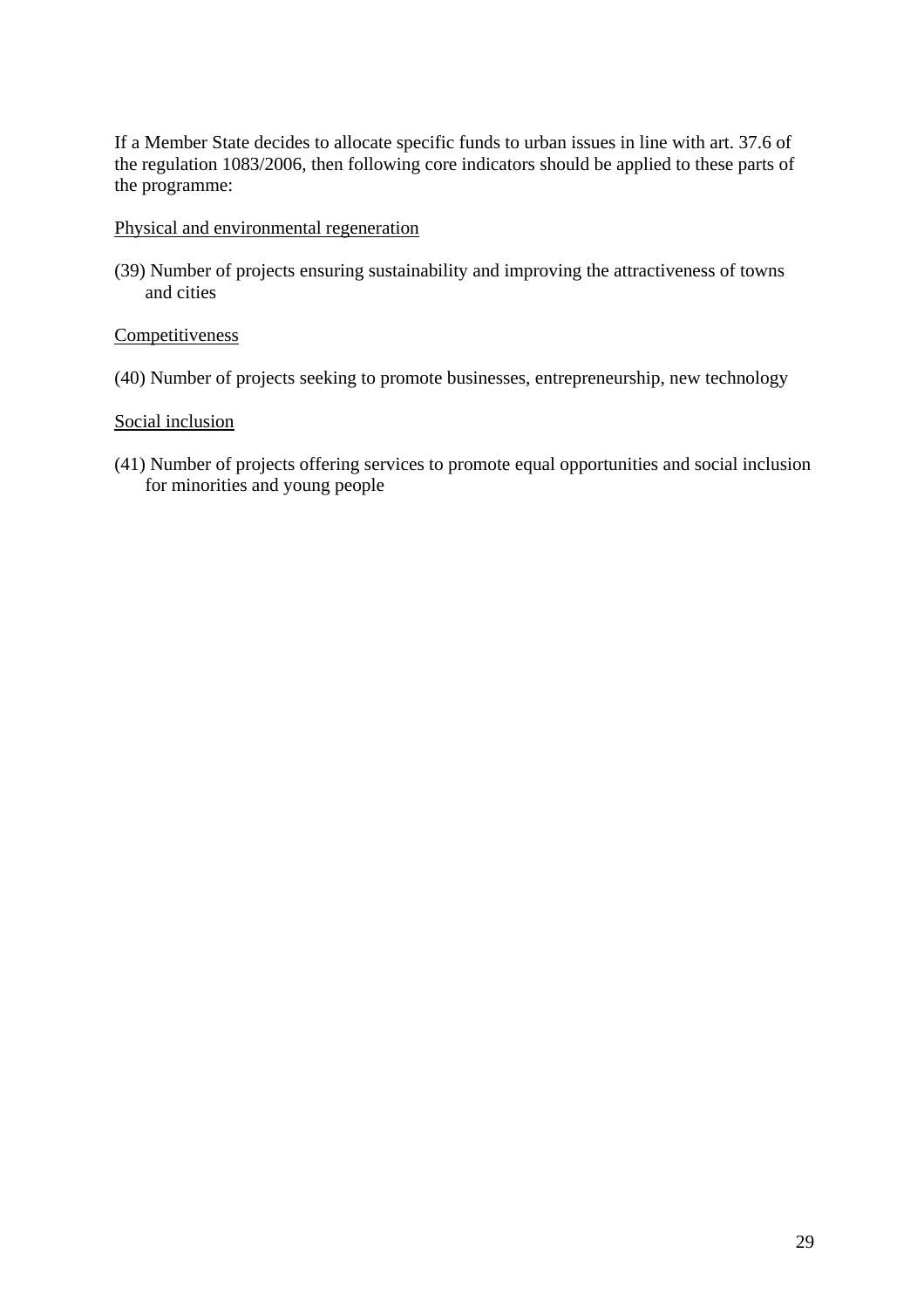## **CO-OPERATION OBJECTIVE**

#### Cross-border co-operation and Transnational co-operation

#### **degree of co-operation**

- (42) Number of projects respecting **two** of the following criteria: joint development, joint implementation, joint staffing, joint financing
- (43) Number of projects respecting **three** of the following criteria: joint development, joint implementation, joint staffing, joint financing
- (44) Number of projects respecting **four** of the following criteria: joint development, joint implementation, joint staffing, joint financing

Cross-border co-operation

Number of projects

- (45) encouraging the development of cross-border trade
- (46) developing joint use of infrastructure
- (47) developing collaboration in the field of public services
- (48) reducing isolation through improved access to transport, ICT networks and services
- (49) encouraging and improving the joint protection and management of the environment
- (50) Number of people participating in joint education or training activities
- (51) Number of people getting employment on the other side of the border as a result of CBC project

#### Transnational co-operation

Number of projects

- (52) on water management
- (53) improving accessibility
- (54) on risk prevention
- (55) developing RTD and innovation networks

Inter-regional co-operation

(56) Number of projects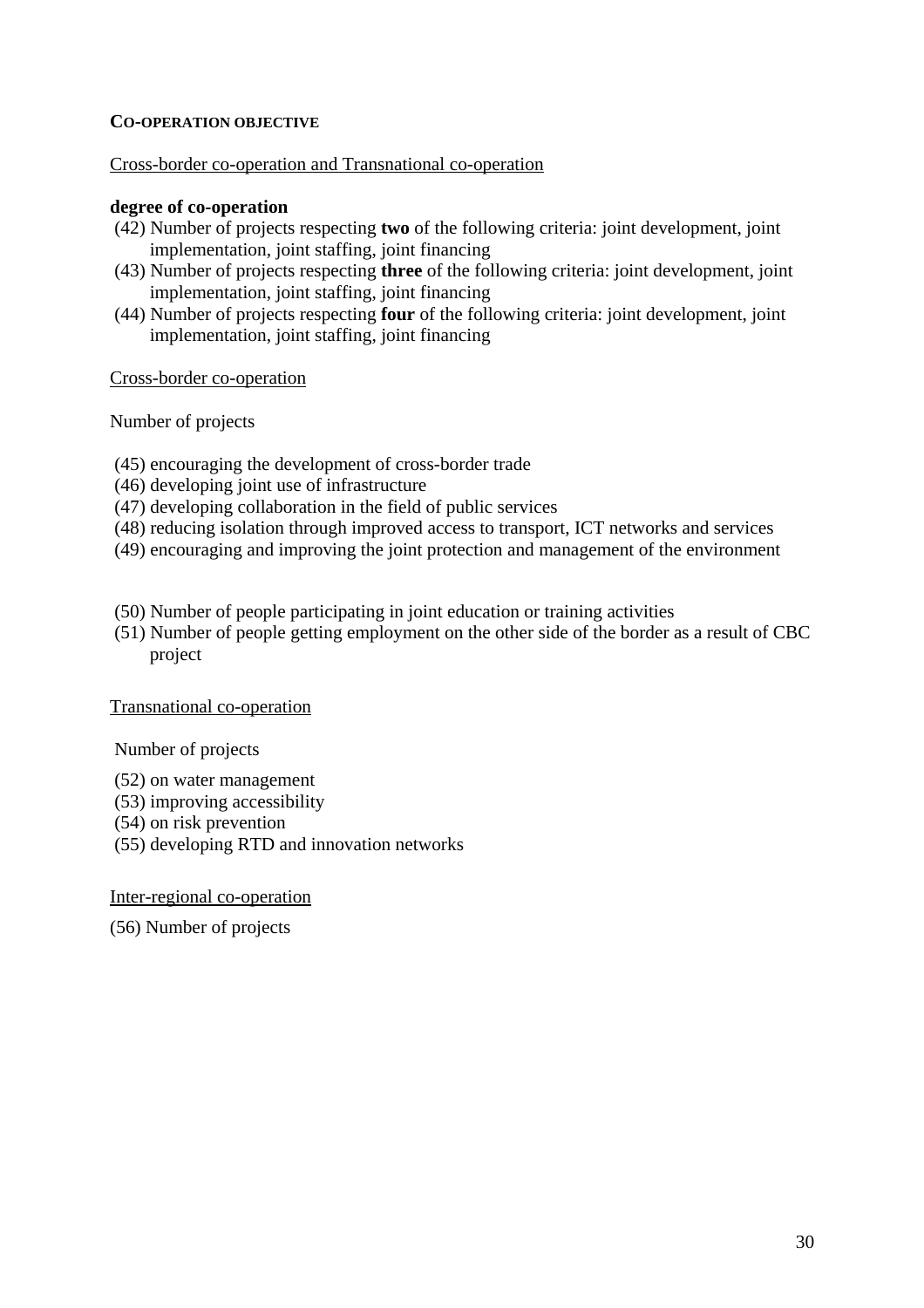# <span id="page-30-0"></span>**ANNEX II: CORE INDICATORS AND MONITORING ARRANGEMENTS FOR ESF CO-FINANCED PROGRAMMES**

Paragraph 4.5. presented two types of indicators which should play a central role in monitoring and evaluating programmes in the framework of partnership between the Commission, the Member States and the management authorities. For programmes cofinanced by the European Social Fund a number of characteristics derive from its specific mission.

## **1. Core indicators relating to objectives**

First, the principal specific character of the ESF to be taken into account arises because many co-financed priorities link directly with policies co-ordinated at a European level, which have common indicators and quantified objectives. This is the case in particular for the European Employment Strategy and the National Action Plans for social inclusion. ESF programmes must contribute to the implementation of these policies and, where the financial volume of the priorities or their strategic characteristics permit, the result indicators adopted to quantify the objectives should linked to those which quantify these policies at European level or in the NAP. This establishment of correspondence (via, for example, coverage rates) should facilitate the monitoring and evaluation of the contribution of the ESF to these policies.

Clearly, the same co-ordination requirement applies regarding context indicators and the analyses which accompany them. The elements of diagnostics already developed for the open co-ordination methods can and must be the starting point of the Operational Programmes.

## **2. Common minimum core indicators**

As for the other Funds, for the ESF the need to collect some comparable data between programmes and between regions remains. In the interests of simplification, these indicators should be concentrated at two levels:

a) the principal common indicators are presented in the implementing regulation and concern the categorisation of the financial indicators (commitments and expenditure) and the recipients' characteristics according to main features (age, sex, labour market status, etc).

b) the other comparison requirements will be satisfied mainly by the follow-up systems already in place for policies for employment, inclusion and education. In these reports it should be possible to present significantly and sufficiently standardised information on the contribution of the ESF to the attainment of the political objectives at the European level and specific to each Country.

It is not necessary therefore to provide here a list of core indicators for the ESF. There is a need, however, to explore in greater detail the common comprehension of the indicators adopted within the framework of these policies and to strengthen common work between the authorities responsible for monitoring ESF programmes and those responsible for monitoring the NAP and other relevant policies. Through the work of correspondents' network for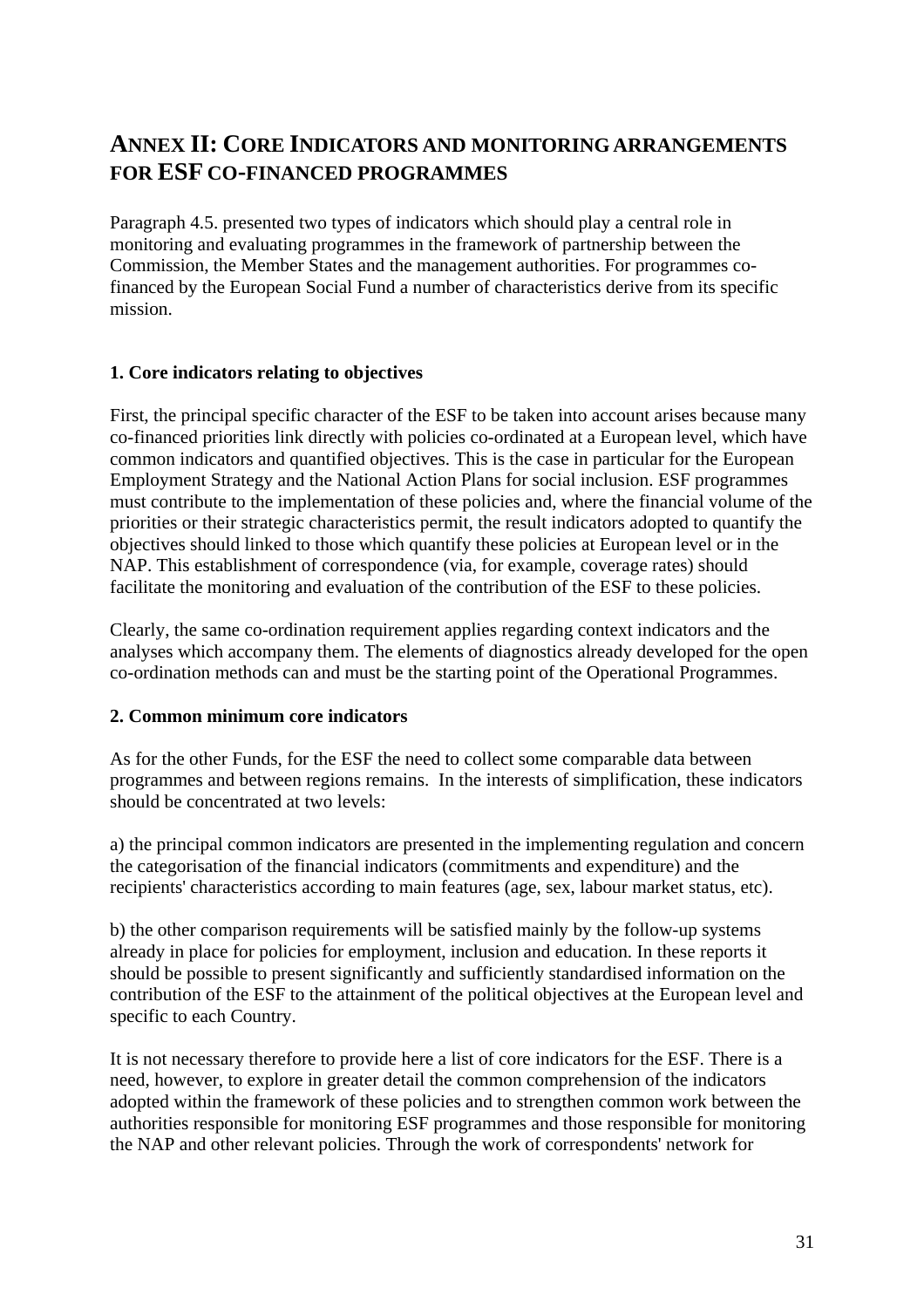evaluation of the ESF, which is managed by the Evaluation Unit of the DG for Employment and Social Affairs, exchanges of good practices in this area will be facilitated.

## **References :**

[http://europa.eu.int/comm/employment\\_social/employment\\_strategy/docindic\\_en.htm](http://europa.eu.int/comm/employment_social/employment_strategy/docindic_en.htm) [http://europa.eu.int/comm/employment\\_social/social\\_inclusion/indicators\\_en.htm](http://europa.eu.int/comm/employment_social/social_inclusion/indicators_en.htm) [http://europa.eu.int/comm/education/policies/2010/back\\_indi\\_en.html"](http://europa.eu.int/comm/education/policies/2010/back_indi_en.html)